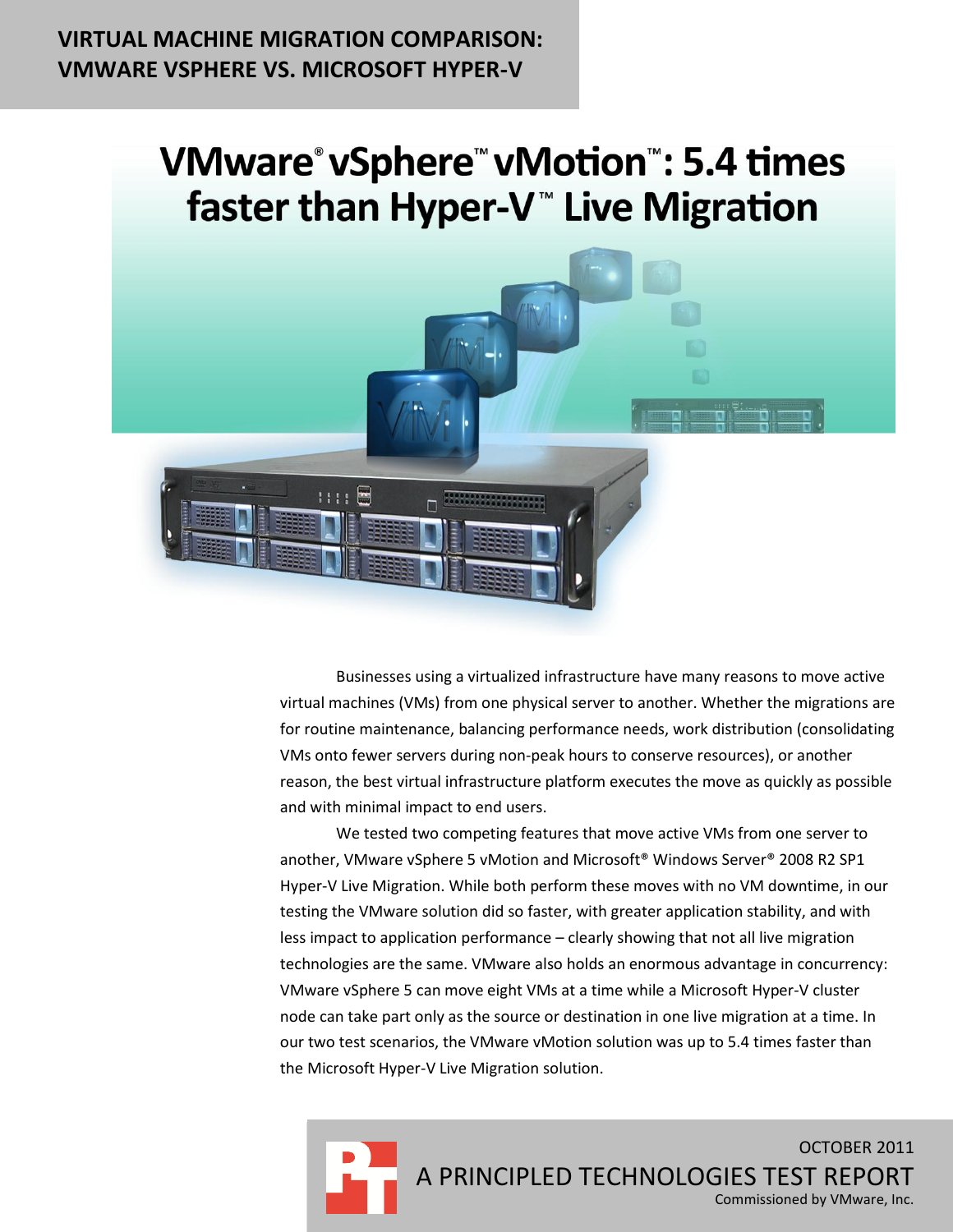## **WHY VM MIGRATION PERFORMANCE MATTERS**

Being able to move active VMs as quickly and as seamlessly as possible from one physical server to another with no service interruption is a key element of any virtualized infrastructure. With VMware vSphere, maintenance windows are kept shorter and service level agreements (SLAs) are maintained or even improved because your virtual infrastructure platform is shifting your VM workloads faster and with more stability.

- **Maintenance windows.** Maintenance windows are critical slices of time where vital work is performed on the hardware that fuels your core business; the smaller the maintenance window, the better. These maintenance windows require time buffers on both ends for evacuating your hosts, then redistributing workloads afterwards. This is where VM migration performance is critical. The industry is trending towards denser virtualization; with Hyper-V Live Migration, these larger numbers of VMs take longer and longer to move to other servers. However, with the high performance of vMotion with VMware vSphere, you can keep maintenance windows to a minimum, moving VMs up to 5.4 times faster than with Hyper-V.
- **SLAs.** The indicator of your level of quality is the SLA with your customer, and your ability to keep this SLA is critical. Adaptive workload balancing, such as VMware vSphere Distributed Resource Scheduler (DRS), uses migration technologies to balance workloads across your hosts. This ever-changing, dynamic balancing act must happen as quickly and efficient as possible – vMotion with VMware vSphere is a key enabler of DRS. vSphere shows superior speed and quality of service over Hyper-V, as we demonstrate in this report.
- **Low-impact migrations.** Whatever the reason for moving your VMs, whether for maintenance or for SLA and quality of service, the end user should experience as little impact as possible from the migration. In our tests, application performance degradation during the migration window, as we show in this report, was significantly greater with Hyper-V than with vSphere.

### **VMWARE VMOTION ARCHITECTURE AND FEATURES**

VMware vMotion transfers the entire execution state of the virtual machines being migrated. To do this, VMware breaks down the elements to be transferred into three categories: the virtual device state of the VM, the networking and SCSI device connections, and the physical memory of the VM.

The virtual device state includes the state of the CPU and hardware adapters, such as network adapters and disk adapters. The contents of the virtual device state are typically quite small and can be transferred quickly. The networking and SCSI device connections of the VM can also be quickly transferred, given that the MAC address of the VM is independent of the hosts' MAC addresses; the switch is simply informed by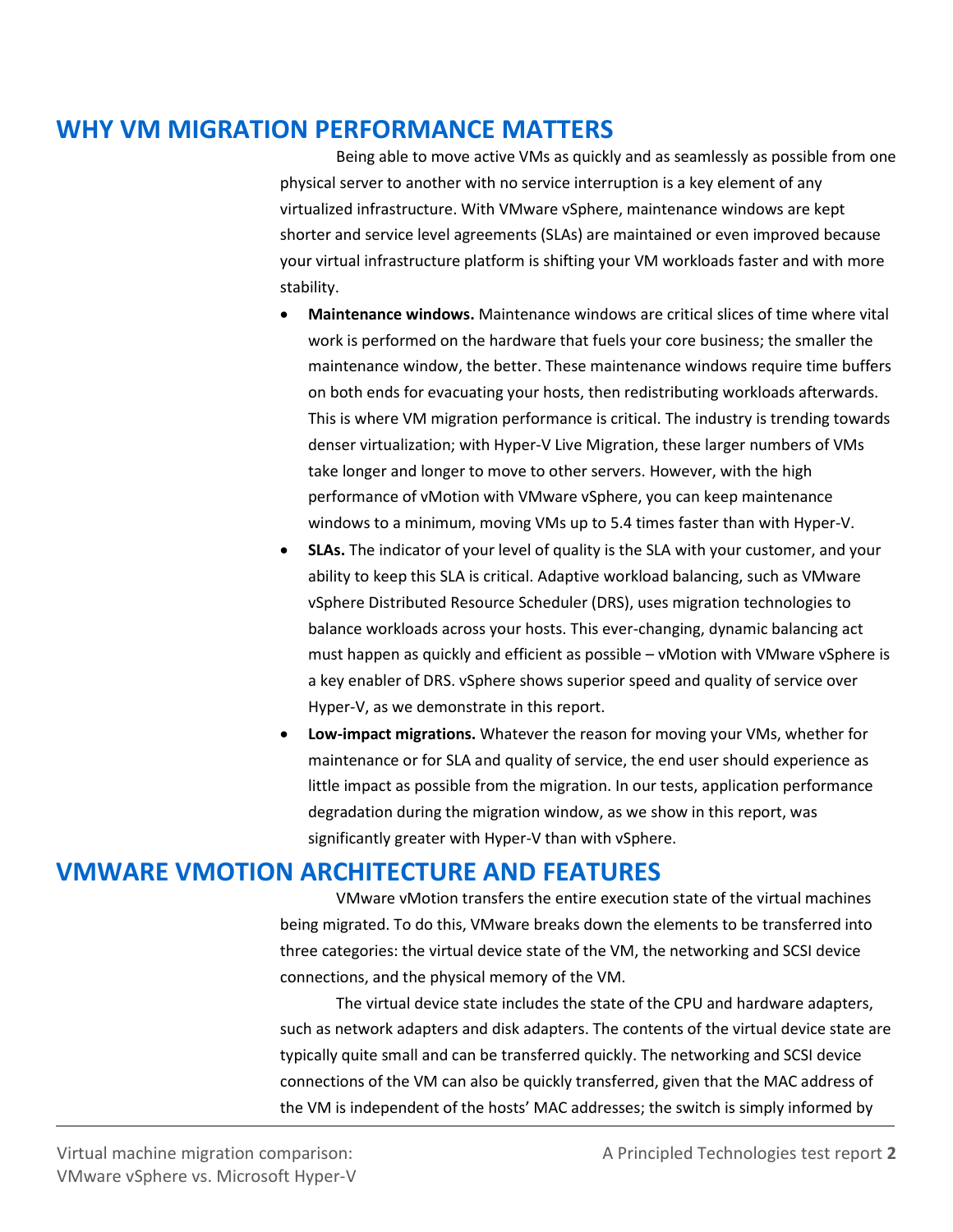the destination host via a RARP packet of the VM migration and shared storage makes seamless disk connection changes possible.

The largest data component transferred as part of a vMotion event is the physical memory. To accomplish this transfer, VMware implements the technology in stages: first is a guest trace phase where memory pages are traced to track alterations in data; next is an iterative precopy phase where memory pages are copied to the destination host and then copies are repeated to capture changes pages during the prior copies; and finally comes the switchover phase, where the VM actually switches from one host to another. For more details on vMotion architecture, see the paper *VMware vSphere vMotion Architecture, Performance and Best Practices in VMware vSphere 5*. 1

In vSphere 5, VMware has added new features to improve its already solid vMotion technology. Some of the most important features include the following:

- **Multi-NIC vMotion capabilities.** New with VMware vSphere 5, the hypervisor uses multiple NICs to push vMotion traffic over the vMotion network as fast as possible, using all available bandwidth on your multiple vMotion NICs. You simply assign multiple NICs to vMotion traffic in vSphere, and need not make any changes on the physical switch. For our testing, we used only a single 10Gb NIC and still achieved superior migration performance over Hyper-V.
- **Metro vMotion - support for higher-latency links.** New with VMware vSphere 5, vMotion support now extends to links with latencies of up to 10 milliseconds, adding flexibility for customers moving VMs across metropolitan distances.
- **Stun During Page Send (SDPS).** In the rare case that a VM workload modifies memory pages faster than they can be transferred over the high-speed vMotion network, vSphere 5 will slow the VM activity by injecting tiny sleeps in the vCPU of the VM, allowing the vMotion to complete.

### **HOW WE TESTED**

To explore the migration speed and stability advantages of VMware vMotion over Hyper-V Live Migration, we tested two scenarios: a host evacuation test and a tierone application test. For each scenario, we set up three servers in a cluster for each platform, along with their respective management tools: vCenter Server and System Center Virtual Machine Manager (SCVMM). Each server contained a single dedicated 10Gb network interface card (NIC) for vMotion or Live Migration. In both testing scenarios, we used DVD Store Version 2 (DS2),<sup>2</sup> a benchmark that measures database performance. Whereas some other benchmarking tools exercise only certain elements of a system, such as CPU or storage, this database benchmarking tool is an ideal

<sup>&</sup>lt;sup>1</sup> <http://www.vmware.com/files/pdf/vmotion-perf-vsphere5.pdf><br><sup>2</sup> For more details about DS2, see <u>http://www.delltechcenter.com/page/DVD+Store</u>.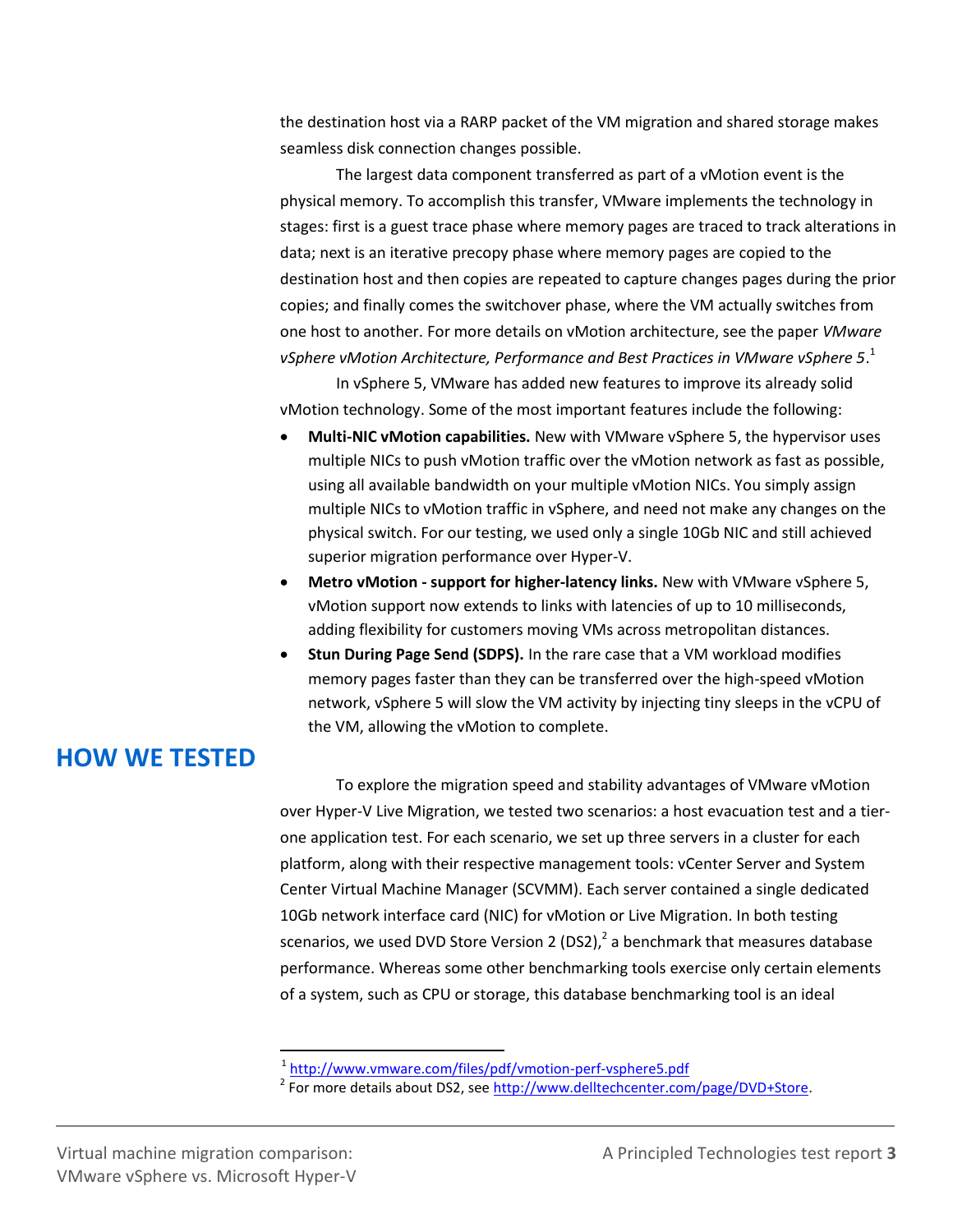workload for testing real-world VM migration, as it exercises all elements of the solution, just as real-world applications do: CPU, memory, networking, and disk.

In the host evacuation test, each of the three servers ran 10 two-vCPU VMs (30 VMs total in the cluster), sized as follows: seven VMs were assigned 4 GB of RAM, two VMs were assigned 8 GB of RAM, and one VM was assigned 16 GB of RAM. Knowing that users and applications do not perform the same as benchmarking tools, we throttled back our workloads across our VM mix to reflect a more realistic scenario. By injecting "think time," or artificial waits, into the benchmarking tool, we more closely simulated real users and real applications doing real work. We varied our think time mix across our VM mix (see Figure 1 on the next page) to provide for three profiles: an idle load, light load, and medium load. The idle profile loads were VMs with their database working set resident in RAM but otherwise idle. The light profile loads ran the workload with 500ms think time. The medium profile loads ran the workload with only 100ms think time, doing much more work than the medium profile loads by spending less time waiting between operations. We performed this test on both our Hyper-V environment and our vSphere environment.

In the tier-one application test, we simulated a tier-one, heavily utilized, mission-critical workload. To do this, we ran one large four-vCPU VM on one server with 16 GB of RAM and a 16GB database. To show heavier usage in this scenario, we ran a heavier workload with more execution threads and no user think time, as we discuss further below. We performed this test on both our Hyper-V environment and our vSphere environment.

### **Host evacuation scenario**

All VMs ran Windows Server 2008 R2 SP1 and Microsoft SQL Server® 2008 R2. All 30 VMs contained copies of the DS2 database in varying sizes: the 4GB VMs contained a 4GB database, the 8GB VMs contained an 8GB database, and the 16GB VM contained a 16GB database. Using DS2, we warmed up each of the 30 VMs for a period of time to allow the VM's memory pages to be utilized (see [Appendix F](#page-29-0) for details on the warm-up period). Then we left 1 VM on each server idle and ran DS2 against the remaining 27 VMs (9 on each server) during the migration window, and varied the think time parameter to the DS2 workload. We created this mix to simulate a real-world system containing idle, light, and medium workloads running on VMs of different sizes. All workloads ran with 10 DS2 threads. We designated Server 1 as the server to evacuate and relied on vSphere DRS and Microsoft SCVMM to use their respective method of redistributing the VMs. Figure 1 provides details of the specifics of our varied workload mix.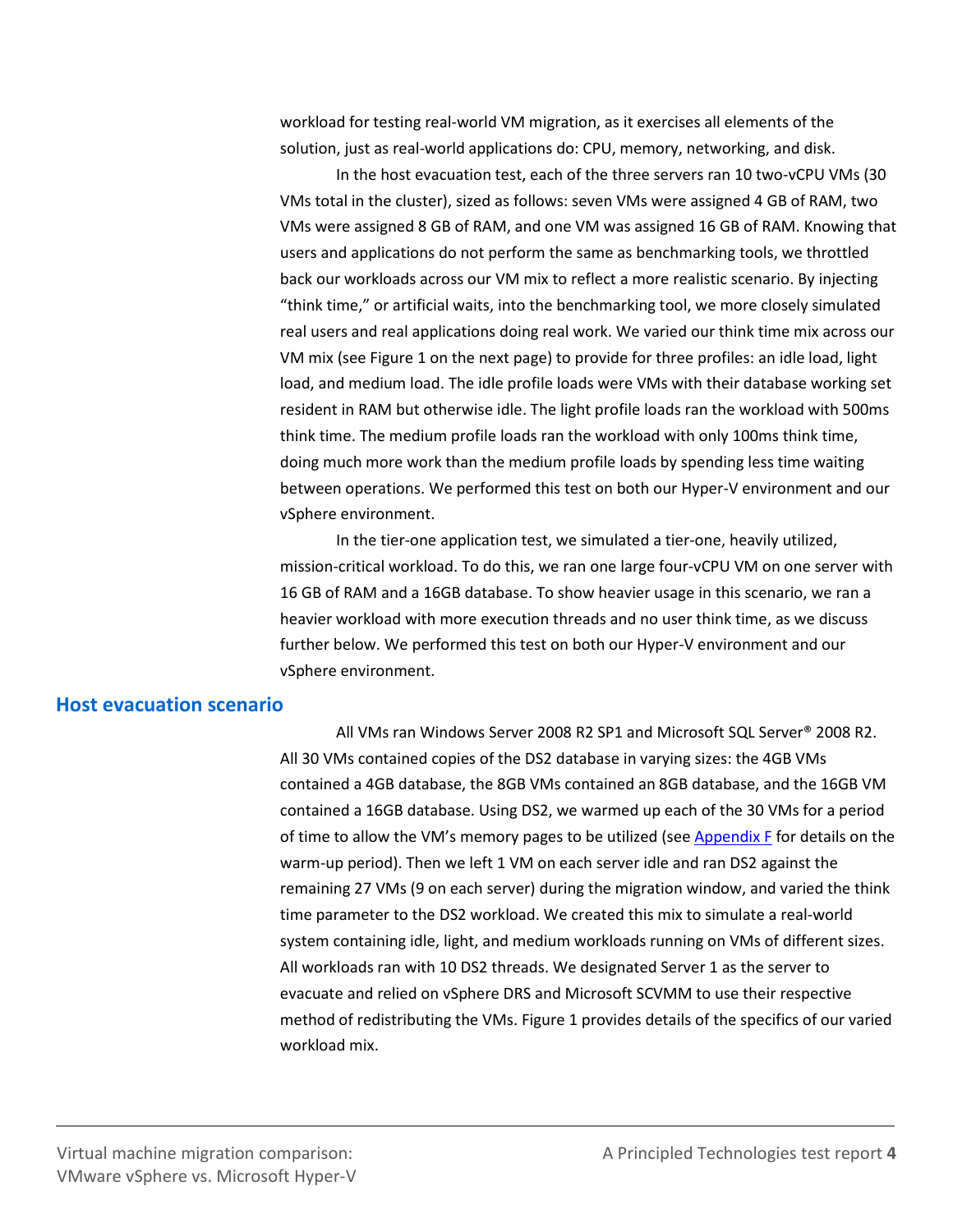|                     | <b>VM RAM</b><br>(GB)   | <b>DVD Store</b><br>database size (GB) | <b>Number of</b><br><b>vCPUs</b> | <b>Threads</b> | <b>Workload mix (think time)</b><br>during migration (ms) |
|---------------------|-------------------------|----------------------------------------|----------------------------------|----------------|-----------------------------------------------------------|
| Server 1            |                         |                                        |                                  |                |                                                           |
| VM <sub>1</sub>     | $\pmb{4}$               | $\overline{\mathbf{4}}$                | $\overline{2}$                   | 10             | Idle                                                      |
| <b>VM2</b>          | 4                       | 4                                      | $\overline{2}$                   | 10             | 500                                                       |
| VM <sub>3</sub>     | $\pmb{4}$               | $\overline{\mathbf{4}}$                | $\overline{2}$                   | 10             | 500                                                       |
| VM <sub>4</sub>     | 4                       | 4                                      | $\overline{2}$                   | 10             | 500                                                       |
| VM <sub>5</sub>     | 4                       | $\pmb{4}$                              | $\overline{2}$                   | 10             | 100                                                       |
| VM <sub>6</sub>     | 4                       | $\overline{\mathbf{4}}$                | $\overline{2}$                   | 10             | 100                                                       |
| VM <sub>7</sub>     | 4                       | 4                                      | $\overline{2}$                   | 10             | 100                                                       |
| VM <sub>8</sub>     | 8                       | 8                                      | $\overline{2}$                   | 10             | 500                                                       |
| VM <sub>9</sub>     | 8                       | 8                                      | $\overline{2}$                   | 10             | 100                                                       |
| <b>VM 10</b>        | 16                      | 16                                     | $\overline{2}$                   | 10             | 100                                                       |
| Server <sub>2</sub> |                         |                                        |                                  |                |                                                           |
| <b>VM 11</b>        | $\pmb{4}$               | 4                                      | $\overline{2}$                   | 10             | Idle                                                      |
| <b>VM 12</b>        | $\overline{\mathbf{4}}$ | $\overline{\mathbf{4}}$                | $\overline{2}$                   | 10             | 500                                                       |
| <b>VM 13</b>        | 4                       | 4                                      | $\overline{2}$                   | 10             | 500                                                       |
| <b>VM 14</b>        | 4                       | $\overline{\mathbf{4}}$                | $\overline{2}$                   | 10             | 500                                                       |
| <b>VM 15</b>        | 4                       | 4                                      | $\overline{2}$                   | 10             | 100                                                       |
| <b>VM 16</b>        | 4                       | $\pmb{4}$                              | $\overline{2}$                   | 10             | 100                                                       |
| <b>VM 17</b>        | 4                       | $\overline{\mathbf{4}}$                | $\overline{2}$                   | 10             | 100                                                       |
| <b>VM 18</b>        | 8                       | 8                                      | $\overline{2}$                   | 10             | 500                                                       |
| <b>VM 19</b>        | 8                       | 8                                      | $\overline{2}$                   | 10             | 100                                                       |
| <b>VM 20</b>        | 16                      | 16                                     | $\overline{2}$                   | 10             | 100                                                       |
| Server 3            |                         |                                        |                                  |                |                                                           |
| <b>VM 21</b>        | 4                       | 4                                      | $\overline{2}$                   | 10             | Idle                                                      |
| <b>VM 22</b>        | 4                       | $\overline{\mathbf{4}}$                | $\overline{2}$                   | 10             | 500                                                       |
| <b>VM 23</b>        | $\pmb{4}$               | $\pmb{4}$                              | $\overline{2}$                   | 10             | 500                                                       |
| <b>VM 24</b>        | 4                       | 4                                      | $\overline{2}$                   | 10             | 500                                                       |
| <b>VM 25</b>        | $\overline{4}$          | 4                                      | $\overline{2}$                   | 10             | 100                                                       |
| <b>VM 26</b>        | $\overline{\mathbf{4}}$ | $\overline{\mathbf{4}}$                | $\overline{2}$                   | 10             | 100                                                       |
| <b>VM 27</b>        | $\pmb{4}$               | $\overline{\mathbf{4}}$                | $\overline{2}$                   | 10             | 100                                                       |
| <b>VM 28</b>        | 8                       | 8                                      | $\overline{2}$                   | 10             | 500                                                       |
| <b>VM 29</b>        | 8                       | 8                                      | $\overline{2}$                   | 10             | 100                                                       |
| <b>VM 30</b>        | 16                      | 16                                     | $\overline{2}$                   | 10             | 100                                                       |

**Figure 1. Details about the host evacuation test scenario.**

During the main workload mix portion of DVD Store testing, we initiated a maintenance mode event on our source server; on both the VMware vSphere and Microsoft Hyper-V platforms, this induced an evacuation of all 10 VMs on the source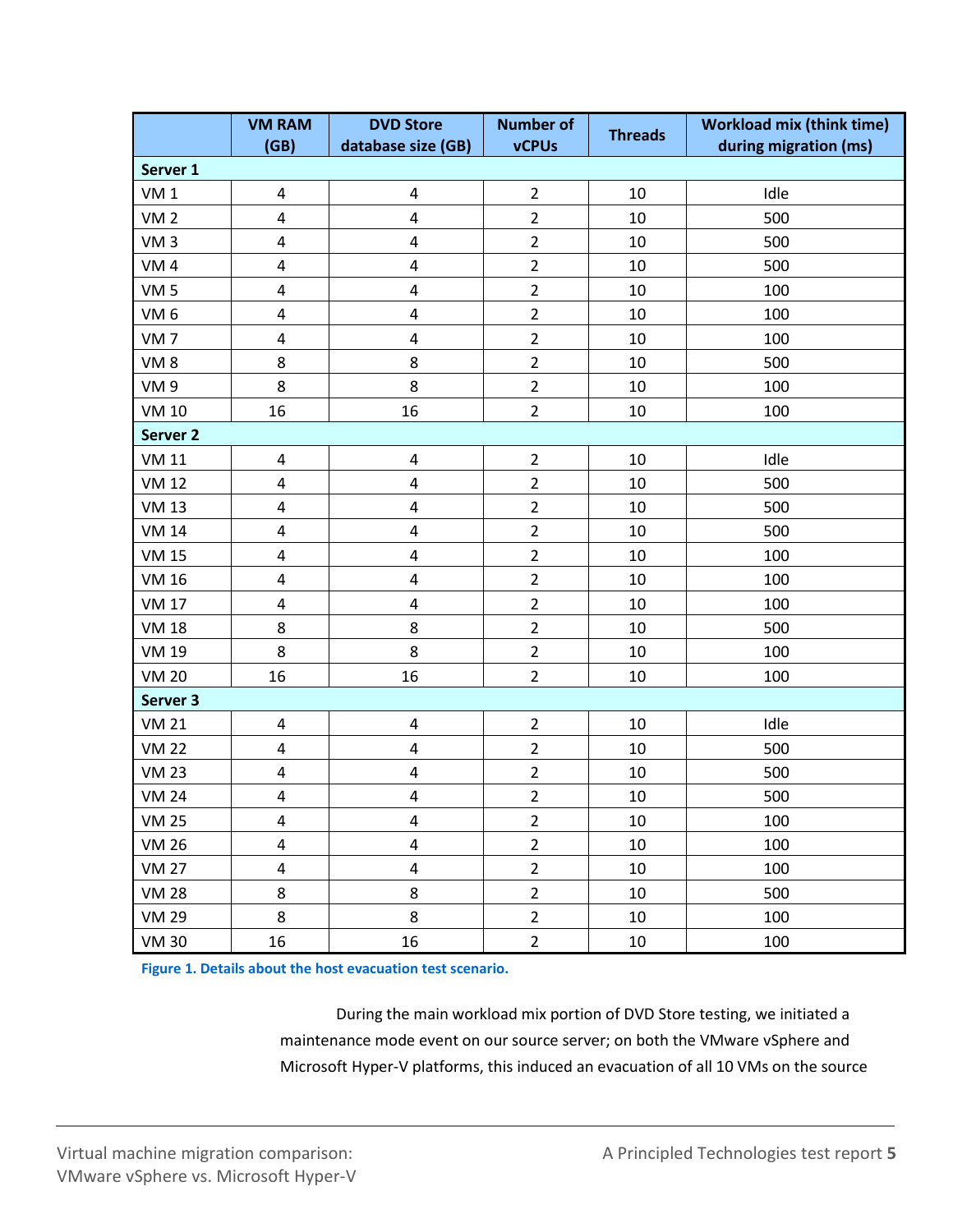server. We measured the time it took for all 10 VMs to migrate from the source server to the remaining two destination servers on each platform.

#### **Tier-one application scenario**

We installed Windows Server 2008 R2 SP1 and SQL Server 2008 R2 on one VM and increased the compute resources available to this one VM. The large VM had four vCPUs, 16 GB of RAM, and contained a 16GB DVD Store database. Using DVD Store, we warmed up this VM for a period of time to ensure the VM's memory pages were adequately utilized (se[e Appendix F](#page-29-0) for details on the warm-up period), and ran a heavy DS2 workload, consisting of 50 threads running with no think time, during the migration window. We designated Server 1 as the server to use for evacuation and relied on each platform, vSphere VMware or Microsoft Hyper-V, to use its respective method of redistributing this large VM to another server in the cluster.

Additionally, we measured the application performance of the VM in this scenario, including user-perceived performance metrics, in this case "orders per minute" as reported by the DS2 benchmarking tool. To capture more granular userperceived performance, we modified the DS2 source code to output orders per second. Figure 2 provides details of the specifics of our large VM heavy workload mix.

|                 | <b>VM RAM</b><br>(GB) | <b>DVD</b> Store<br>database size (GB) | Number of<br><b>vCPUs</b> | <b>Threads</b> | <b>Workload mix (think time)</b><br>during migration (ms) |
|-----------------|-----------------------|----------------------------------------|---------------------------|----------------|-----------------------------------------------------------|
| VM <sub>1</sub> | 16                    | 16                                     |                           | 50             |                                                           |

**Figure 2. Details about the tier-one application scenario.**

## **VMOTION WAS FASTER**

As Figure 3 on the following page shows, in the host evacuation scenario, migration using VMware vSphere vMotion was 5.4 times faster than Microsoft Hyper-V Live Migration in evacuating all 10 VMs from Server 1. At its peak, vMotion was transferring eight VMs concurrently, versus Hyper-V Live Migration, which was transferring just one VM at a time.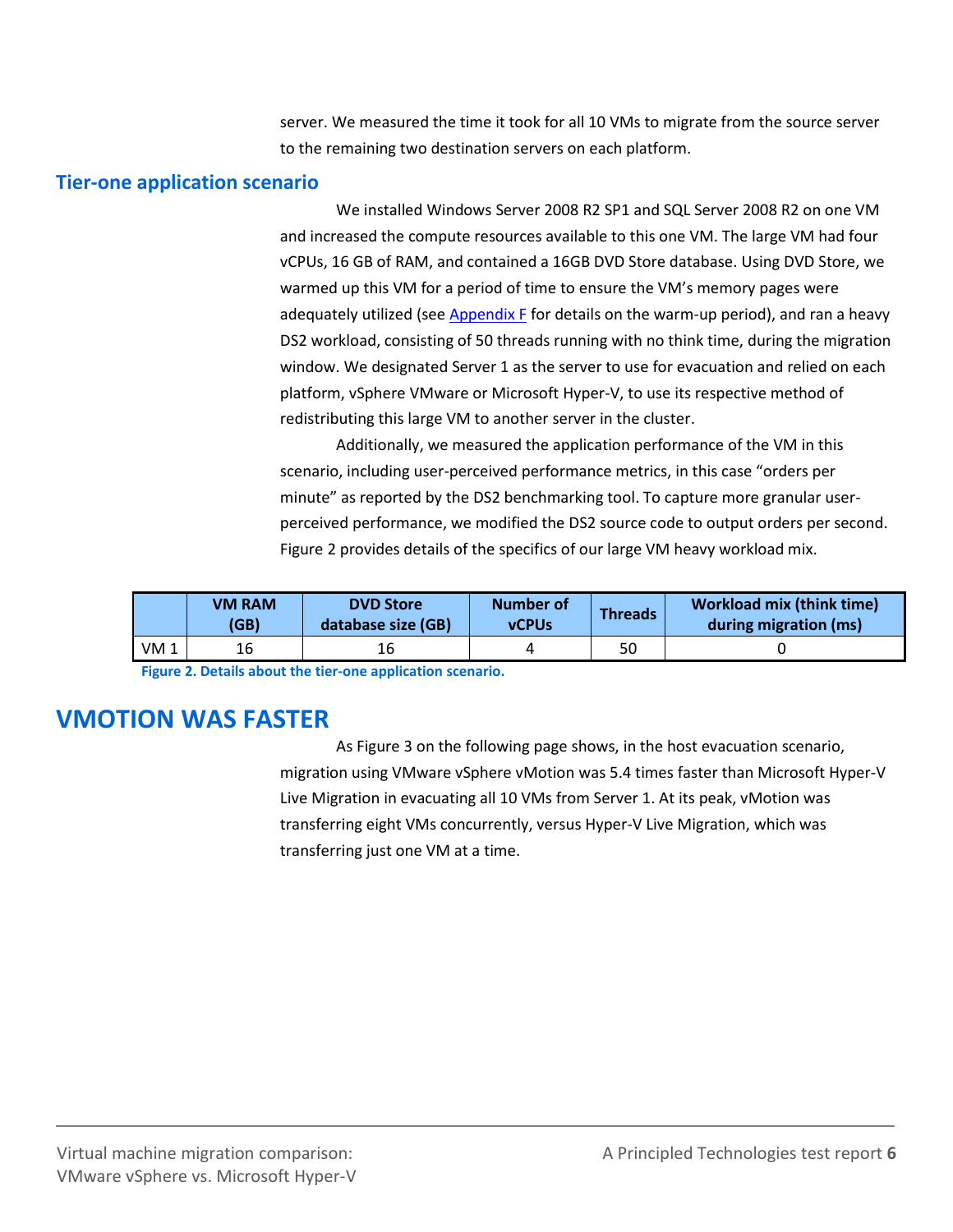



As Figure 4 shows, in the tier-one application scenario, migration using VMware vSphere vMotion was 3.4 times faster than Microsoft Hyper-V Live Migration.



**Figure 4. Migration time for one VM, in minutes, for the two platforms in the tier-one application scenario. Less time is better.**

In addition to the much faster migration time that VMware vSphere vMotion delivered, this platform also provided a much less disruptive and more productive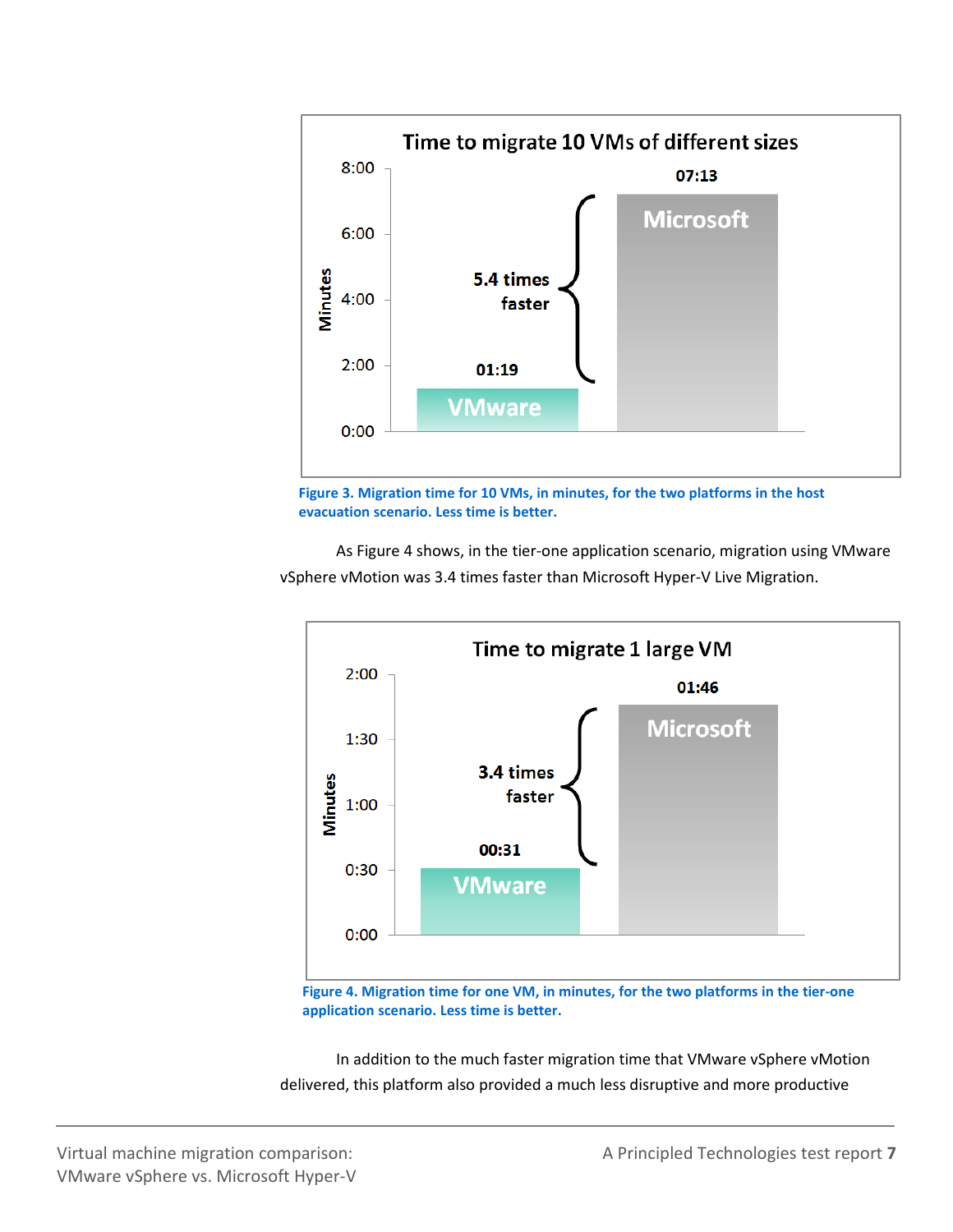experience to end users. Figure 5 shows application performance of a single VM in the tier-one application scenario over roughly 4 minutes; migration begins 1 minute into this period. With vSphere vMotion, performance dips for one very brief period, and then returns to its previous high level.

With Hyper-V Live Migration, once migration begins, performance drops off briefly, climbs to roughly 80 percent of its pre-migration level, and then drops again for an extended period. It then returns to pre-migration levels. This extended period of application disruption could cause service disruption for some environments.



**Figure 5. Application performance for the VMware vMotion and Microsoft Hyper-V, in orders per second, before, during, and after migration. Higher orders per second and less time are both better.**

Finally, as Figure 6 shows, in the tier-one application scenario, the greater speed at which VMware vSphere migrates VMs benefits users and their applications from a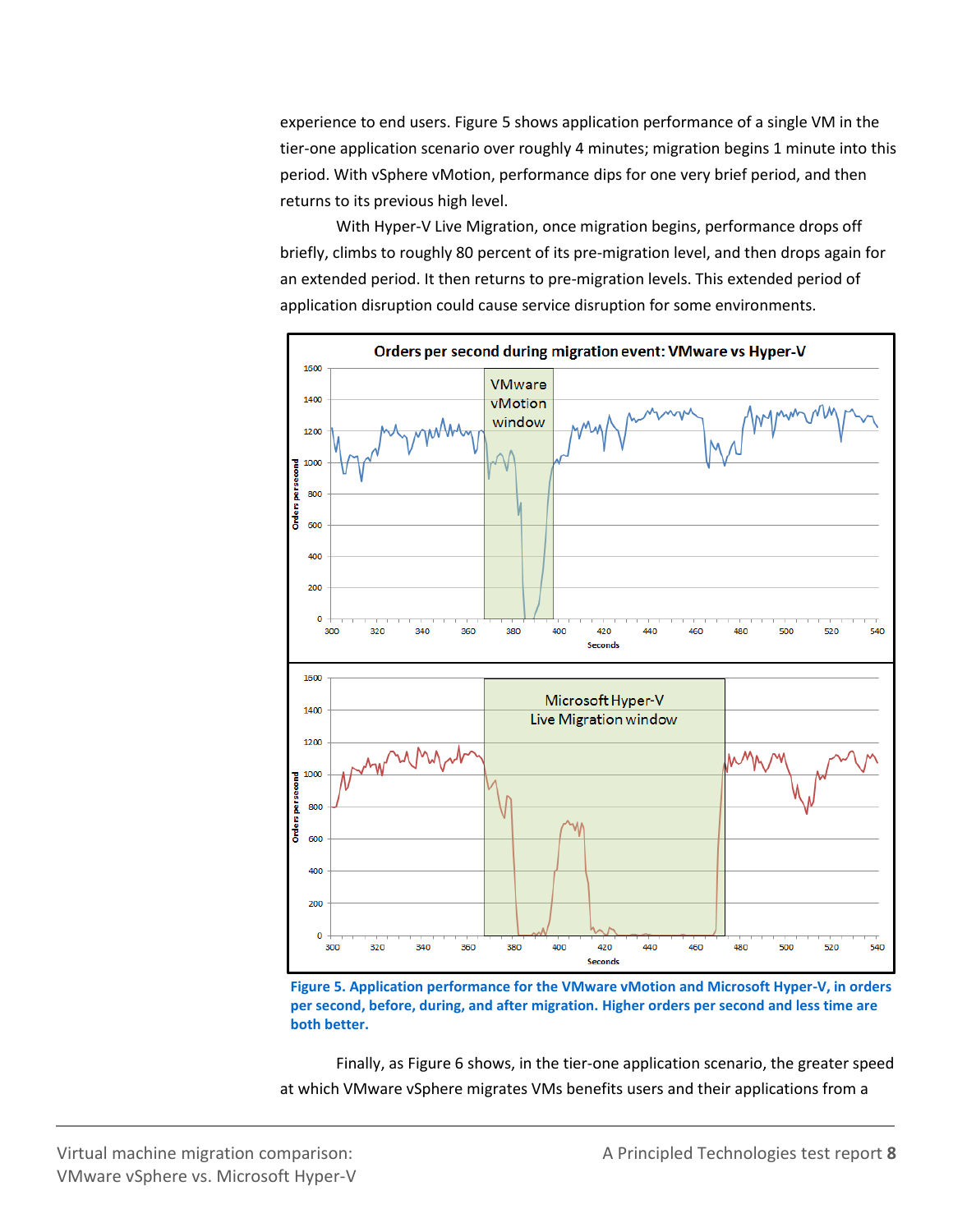performance and throughput perspective. In our tier-one application scenario, the increased Hyper-V Live Migration application degradation allows VMware vSphere to achieve over 63 percent more orders than Microsoft Hyper-V during this four minute migration period.





### **APPLICATION STABILITY**

During our testing on the host evacuation scenario, we also tracked VM stability at a high level. While we know migrations affect application performance to some degree, we wanted to see whether the migration process functioned as advertised to keep all VMs up and running and available for use during migrations. The answer to this question for VMware was a resounding yes. In the host evacuation scenario for VMware, all of our 30 VMs remained up and running, successfully serving application requests as they migrated from host to host, and after the migration throughout the test duration.

Hyper-V migrations did not achieve this 100 percent success rate. On every Hyper-V test we conducted under the host evacuation scenario, at least one VM failed with a "blue screen of death" (see Figure 7). The failed VM typically migrated successfully to the new host, but within a few minutes of migration experienced a fatal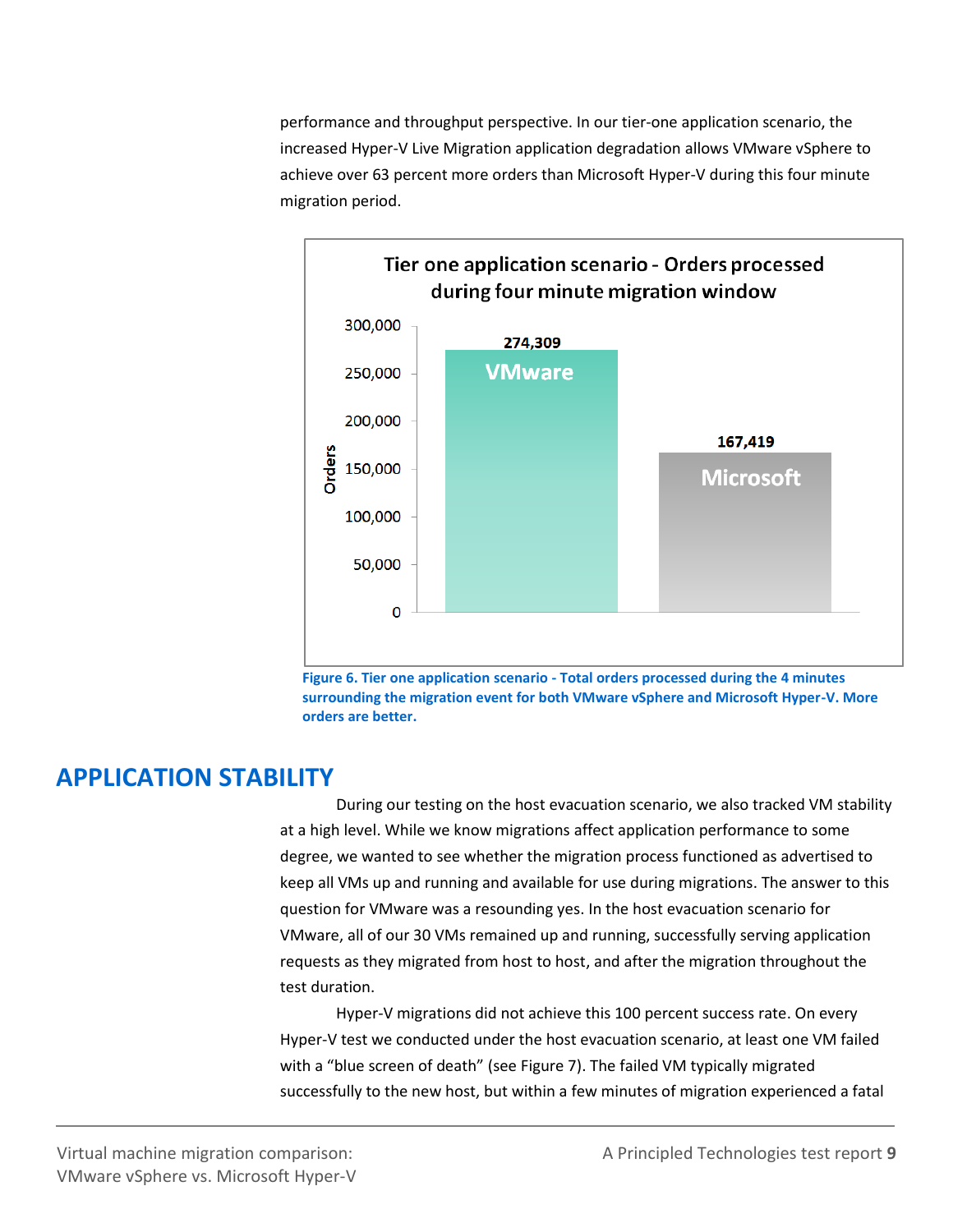error and restarted, immediately causing the workload to fail. This failure was reproducible, in that it occurred on each of our three iterations for the Hyper-V host evacuation scenario. However, it was also unpredictable, in that the same VM did not fail every time.

| Windows                                                                                                      |                              |  |  |
|--------------------------------------------------------------------------------------------------------------|------------------------------|--|--|
| Windows has recovered from an unexpected shutdown<br>Windows can check online for a solution to the problem. |                              |  |  |
| Hide problem details                                                                                         | Check for solution<br>Cancel |  |  |
| Problem signature:                                                                                           |                              |  |  |
| Problem Event Name:                                                                                          | <b>BlueScreen</b>            |  |  |
| OS Version:                                                                                                  | 6.1.7601.2.1.0.400.8         |  |  |
| Locale ID:                                                                                                   | 1033                         |  |  |
| Additional information about the problem:                                                                    |                              |  |  |
| BCCode:                                                                                                      | d1.                          |  |  |
| BCP1:                                                                                                        | 0000000000002000             |  |  |
| RCP2:                                                                                                        | .00000000000000002           |  |  |
|                                                                                                              |                              |  |  |
|                                                                                                              |                              |  |  |

**Figure 7. Blue screen error from Microsoft Hyper-V VM during the host evacuation scenario.**

## **CONCLUSION: VSPHERE IS MORE RELIABLE**

The ability to move active VMs between physical servers greatly enhances your ability to meet the demands of your business, and can even conserve resources by shifting workloads to optimize power usage. Choosing a virtual infrastructure platform that executes these moves quickly and with minimal impact to application performance is critical. Our tests show that VMware vSphere 5 not only meets these requirements with its latest vMotion functionality, but delivers performance superior to that of Microsoft Hyper-V Live Migration, in terms of both time to migrate and end-user experience. This superior performance is due to the ability to migrate multiple VMs concurrently, a highly optimized migration design, and maturity of vMotion over many releases.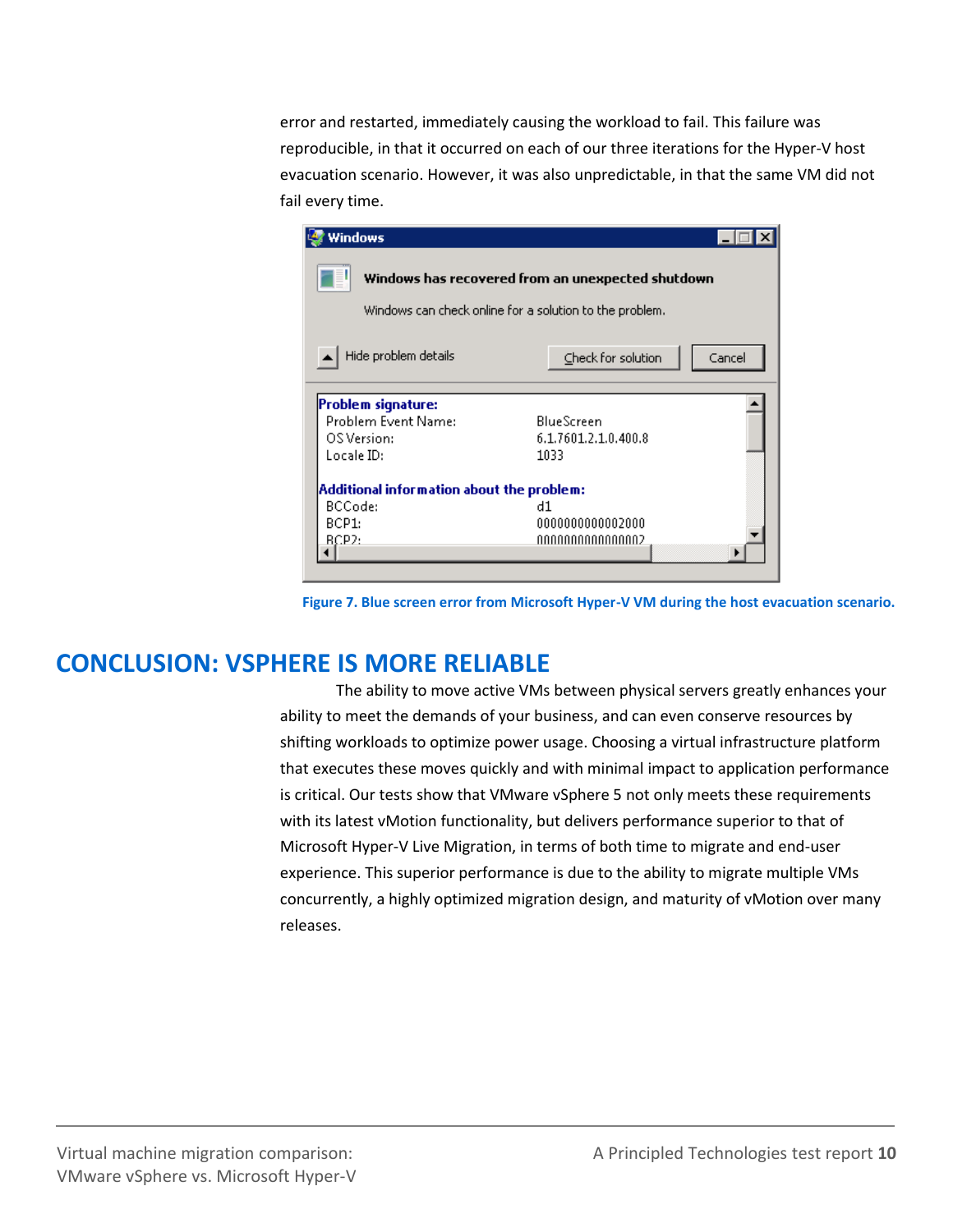## **APPENDIX A – TEST CONFIGURATION OVERVIEW**

Figure 8 presents our test infrastructure. We used 21 load generator client virtual machines for the host evacuation scenario. Because of our differing workload mixes with different incoming parameters to the DVD Store workload, each client VM targeted either one or two target VMs. We first tested the VMs on VMware vSphere 5, and then on Microsoft Windows Server 2008 R2 SP1 (build 6.1.7601). We ran both environments, one by one, on the same hardware.

Where necessary, we took advantage of the ability of DVD Store 2.1 to exercise multiple VMs with each instance targeting two databases. Each client VM was a two-vCPU VM running with 4 GB of RAM, running Windows Server 2003 R2 SP2 with the .NET framework 3.5 SP1 installed.



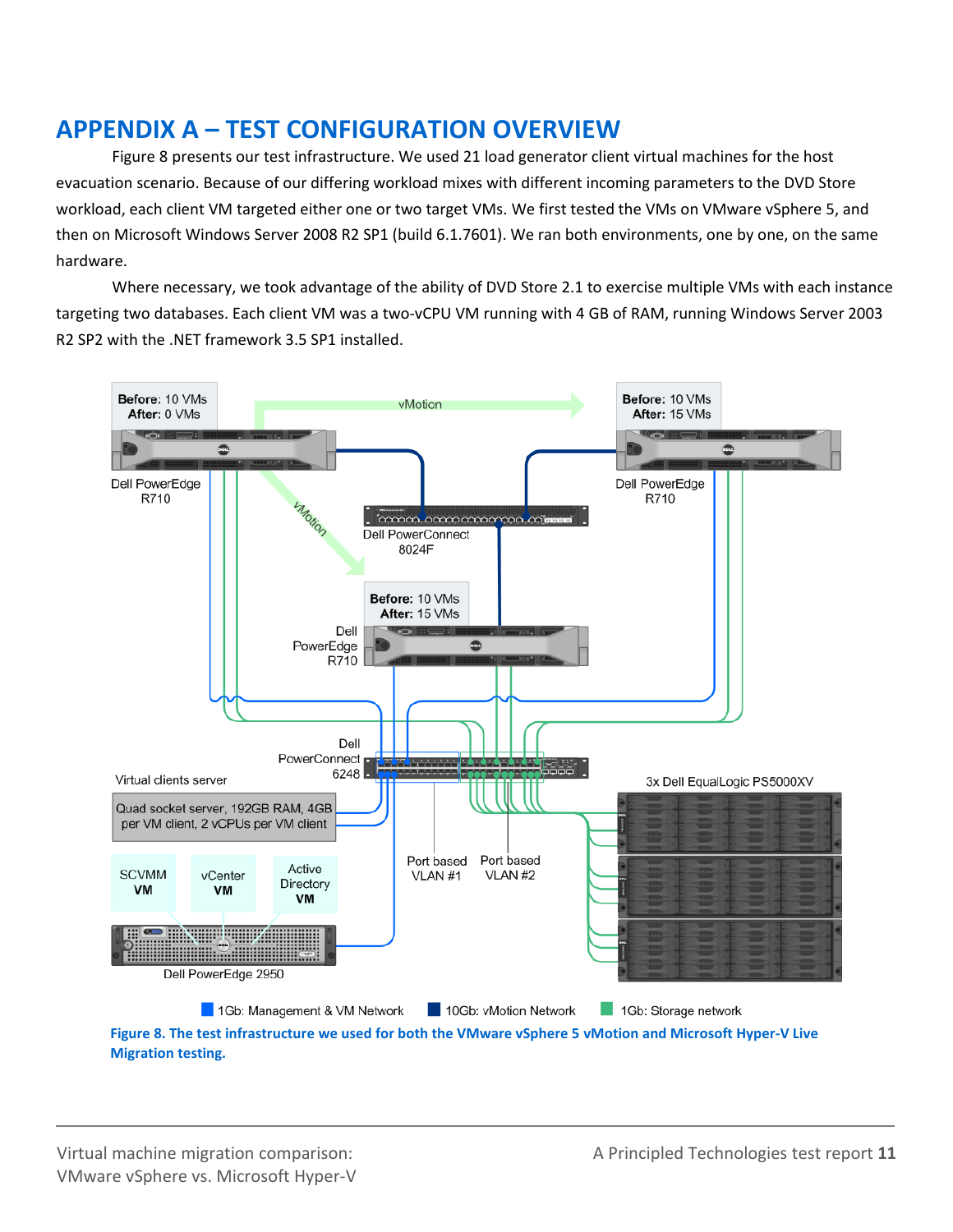## **APPENDIX B – SETTING UP THE STORAGE**

### **Three Dell PowerEdge R710 servers and Dell EqualLogic PS5000XV storage configuration overview**

Our complete storage infrastructure consisted of four internal drives in each of the three servers, a PERC 6/i internal RAID controller in each server, two onboard Broadcom® NICs dedicated to iSCSI traffic, a Dell PowerConnect™ 6248 switch with a port-based VLAN dedicated to iSCSI traffic, and a port-based VLAN dedicated to VM and management traffic, and three Dell EqualLogic™ PS5000XV storage arrays. Figure 8 on the previous page shows the complete layout of our test infrastructure.

We configured the internal drives on the servers in two RAID 1 volumes, each volume containing two physical disks. We dedicated one volume to the VMware vSphere 5 partition, and the other to the Microsoft Windows Server 2008 R2 SP1 partition. To switch between environments during testing, we toggled the assigned boot volumes on each server's RAID controller BIOS.

For external storage, we used three Dell EqualLogic PS5000XV arrays, each containing 16 drives. We cabled each Dell EqualLogic PS5000XV to the Dell PowerConnect 6248 switch via their three available ports, and we cabled each server to the same switch using two onboard server NICs for iSCSI traffic. For specifics on multipathing drivers used on each platform, see the sections below specific to each server setup.

We enabled jumbo frames on each server's two iSCSI-dedicated NICs. To do this in Windows, we adjusted the MTU to 9,000 via the NIC properties window, while in vSphere we adjusted the MTU for the relevant vSwitches and the bound VMkernel ports. We also enabled jumbo frames on the relevant iSCSI-dedicated ports on the Dell PowerConnect 6248 switch, and on each NIC on the Dell EqualLogic PS5000XV storage. For specific configurations on the Dell PowerConnect 6248, we used the recommended settings from the document *Dell EqualLogic Configuration Guide, Appendix E: PowerConnect 62xx Switch Configuration*.

Each Dell EqualLogic PS5000XV contained 16 drives. We configured each Dell EqualLogic PS5000XV in RAID 10 mode. We created two storage pools, one containing an array with 10K drives, and the other storage pool containing two arrays with 15K drives.

For volumes, we created the following for each hypervisor:

- In storage pool 1, 4 x 460GB volumes to be used to hold virtual machine operating system virtual disks
- In storage pool 2, 4 x 750GB volumes to be used to hold virtual machine SQL Server database file virtual disks, SQL Server transaction log virtual disks, and a utility virtual disk for each VM.

#### **Setting up the internal storage for host operating system installation**

- 1. Enter the RAID controller BIOS by pressing Ctrl+R at the relevant prompt during boot.
- 2. Highlight Controller 0, and press F2.
- 3. Select Create New VD.
- 4. Select the first two drives, select RAID level 1, tab to the OK button, and press Enter. Accept the warning regarding initialization.
- 5. Select the new virtual drive, press F2, and select Initialization  $\rightarrow$  Start Init.
- 6. Wait for the initialization operation to complete.
- 7. Repeat steps 2 through 6 for the remaining internal volume, selecting drives three and four.
- 8. Press Escape, and choose Save and Exit to return to the boot sequence.
- 9. Repeat steps 1 through 8 on each server.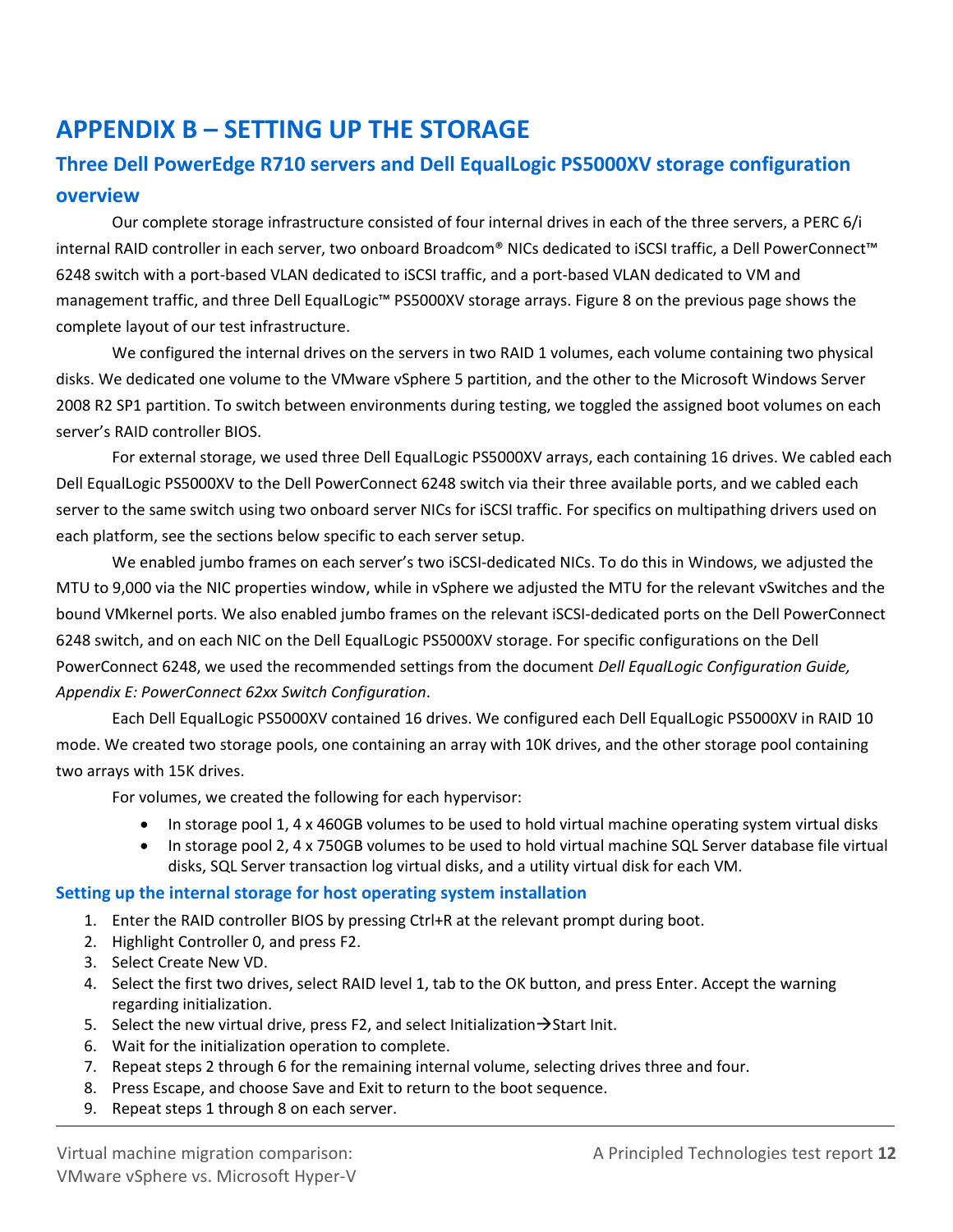#### **Setting up the external storage**

- 1. Using the command-line console, via serial cable, reset the first Dell EqualLogic PS5000XV by using the reset command.
- 2. Supply a group name, group IP address, and IP address for eth0 on the first of three arrays.
- 3. Reset the remaining two arrays in the same manner, supply the group name to join and IP address created in Step 2, and supply an IP address in the same subnet for eth0 on each remaining tray.
- 4. After group creation, using a computer connected to the same subnet as the storage, use the Dell EqualLogic Web interface to do the following:
	- a. Assign IP addresses on the remaining NICs (eth1 and eth2) on each array. Enable the NICs.
	- b. Verify matching firmware levels on each array and MTU size of 9,000 on each NIC on each array.
	- c. To create two storage pools, right-click Storage pools, select choose Create storage pool. Designate one storage pool for VM OS. Designate the other storage pool for VM SQL Server data, SQL Server transaction logs, and the utility virtual disk.
	- d. Click each member (array), and choose Yes when prompted to configure the member. Choose RAID 10 for each array.
	- e. Assign the two arrays containing 15K drives to the SQL Server data storage pool. Assign the one array containing 10K drives to the VM OS storage pool.
	- f. Create eight 750GB volumes in the database storage pool—four for VMware vSphere 5 usage and four for Microsoft Hyper-V R2 SP1 usage.
	- g. Create eight 460GB volumes in the OS storage pool—four for VMware vSphere 5 usage and four for Microsoft Hyper-V R2 SP1 usage.
	- h. Enable shared access to the iSCSI target from multiple initiators on the volume.
	- i. Create an access control record for the volume without specifying any limitations.
	- j. During testing, offline the volumes not in use by the current hypervisor.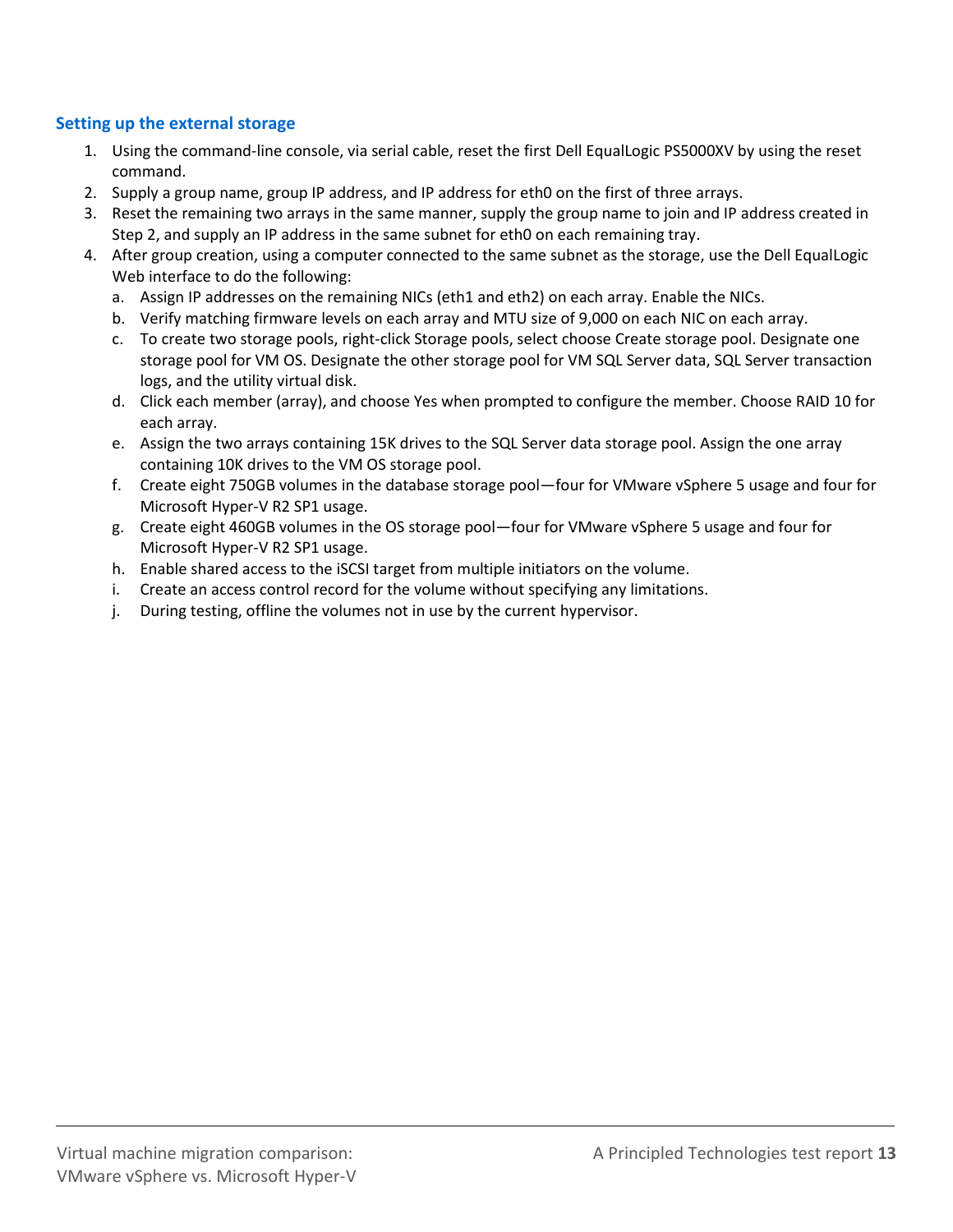## **APPENDIX C – SETTING UP THE MICROSOFT WINDOWS ENVIRONMENT**

### **Adjusting BIOS settings**

We used the latest released BIOS updates on each of the three Dell PowerEdge R710s, version 3.0.0, and adjusted the default BIOS settings. We enabled Virtualization Technology, disabled C-States, and set the performance profile to maximum performance on each server.

### **Setting up and configuring an Active Directory VM**

Windows Failover Clustering requires an Active Directory<sup>®</sup> domain server. We configured a virtual machine to be used as an Active Directory server on a separate utility hypervisor.

#### **Installing Windows Server 2008 R2 SP1 on the Active Directory VM**

- 1. Create a VM on a separate hypervisor host, choose two vCPUs, 4GB RAM, and 30GB virtual disk size.
- 2. Install the operating system on the VM.
	- a. Insert the installation DVD for Windows Server 2008 R2 SP1 into the DVD drive. Mount the DVD to the guest VM.
	- b. Power on the VM, choose the language, time and currency, and keyboard input. Click Next.
	- c. Click Install Now.
	- d. Choose Windows Server Enterprise (Full Installation), and click Next.
	- e. Accept the license terms, and click Next.
	- f. Click Custom.
	- g. Click the Disk, and click Drive options (advanced).
	- h. Click New $\rightarrow$ Apply $\rightarrow$ Format, and click Next.
	- i. Let the installation process continue. The server will reboot several times.
	- j. After the installation completes, click OK to set the Administrator password.
	- k. Enter the administrator password twice, and click OK.
	- l. Install hypervisor integration tools on the VM, such as VMware tools if using ESXi as the utility hypervisor, or Hyper-V Integration services if using Hyper-V as the utility hypervisor. Restart as necessary.
	- m. Run Windows Updates, and install all available updates.

#### **Configuring TCP/IP and computer name on the Active Directory VM**

- 1. Connect to the AD VM.
- 2. After the initial installation, you are presented with Initial Configuration Tasks. Click Configure networking.
- 3. In Network Connections, right-click Local Area Connection, and click Properties.
- 4. Click Internet Protocol Version 4 (TCP/IPv4), and click Properties.
- 5. Select Use the following IP address and enter an appropriate IP address, subnet mask, and Preferred DNS.
- 6. Close the Network Connections window.
- 7. In Initial Configuration Tasks, click Provide computer name and domain.
- 8. In System Properties, click Change. In Computer name, type the name of the domain controller machine, click OK twice, and click Close. When you are prompted to restart the computer, click Restart Now.
- 9. After restarting, log in using the local administrator account.
- 10. In Initial Configuration Tasks, click Do not show this window at logon, and click Close.

#### **Configuring the Active Directory VM as a domain controller and DNS server**

- 1. Log into the AD VM.
- 2. In the console tree of Server Manager, click Roles. In the details pane, click Add Roles, and click Next.
- 3. On the Select Server Roles page, click Active Directory Domain Services, click Add Required Features, click Next twice, and click Install. When installation is complete, click Close.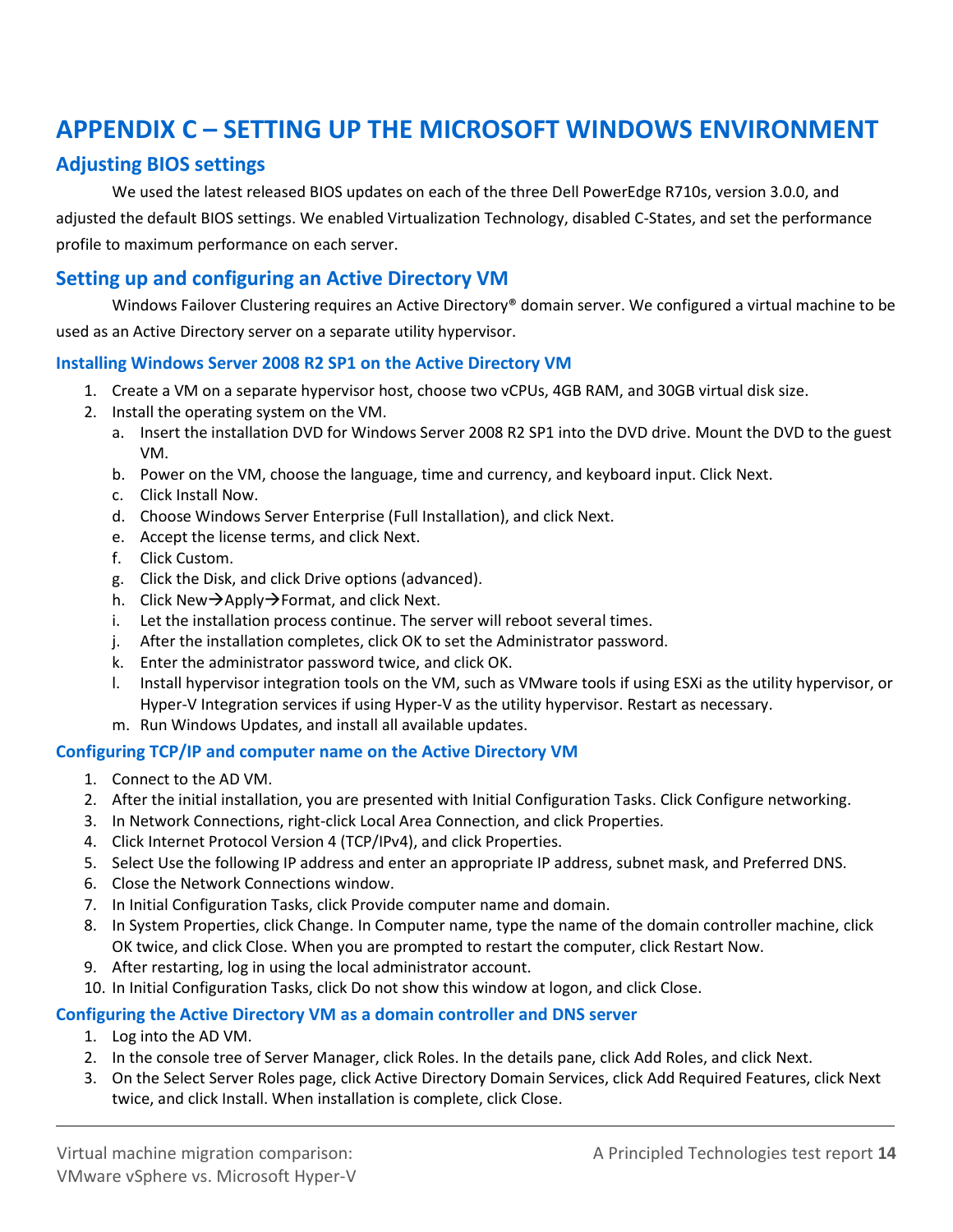- 4. To start the Active Directory Installation Wizard, click Start, type depromo and press Enter.
- 5. In the Active Directory Installation Wizard dialog box, click Next twice.
- 6. On the Choose a Deployment Configuration page, click Create a new domain in a new forest, and click Next.
- 7. On the Name the Forest Root Domain page, type the desired domain name, and click Next.
- 8. On the Set Forest Functional Level page, in Forest Functional Level, click Windows Server 2008 R2, and click Next.
- 9. On the Additional Domain Controller Options page, click Next, click Yes to continue, and click Next.
- 10. On the Directory Services Restore Mode Administrator Password page, type a strong password twice, and click Next.
- 11. On the Summary page, click Next.
- 12. Wait while the wizard completes the configuration of Active Directory and DNS services, and click Finish.
- 13. When the wizard prompts you to restart the computer, click Restart Now.
- 14. After the computer restarts, log into the domain using the Administrator account.

### **Setting up the Hyper-V R2 SP1 host servers**

We used the following steps when setting up the three Dell PowerEdge R710s in our Hyper-V cluster.

#### **Installing Windows Server 2008 R2 SP1**

- 1. Insert the installation DVD for Windows Server 2008 R2 SP1 into the DVD drive.
- 2. Choose the language, time and currency, and keyboard input. Click Next.
- 3. Click Install Now.
- 4. Choose Windows Server 2008 R2 Enterprise (Full Installation), and click Next.
- 5. Accept the license terms, and click Next.
- 6. Click Custom.
- 7. Click the Disk, and click Drive options (advanced).
- 8. Click New $\rightarrow$ Apply $\rightarrow$ Format, and click Next.
- 9. After the installation completes, click OK to set the Administrator password.
- 10. Enter the administrator password twice, and click OK.
- 11. Connect the machine to the Internet and install all available Windows updates. Restart as necessary.
- 12. Enable remote desktop access.
- 13. Change the hostname, and reboot when prompted.
- 14. Create a shared folder to store test script files. Set permissions as needed.
- 15. Set up networking for the network that DVD Store traffic will use:
	- a. Click Start $\rightarrow$ Control Panel, right-click Network Connections, and choose Open.
	- b. Right-click the VM traffic NIC, and choose Properties.
	- c. Select TCP/IP (v4), and choose Properties.
	- d. Set the IP address, subnet, gateway, and DNS server for this NIC, which will handle outgoing server traffic. Click OK, and click Close.
	- e. Repeat steps b through d for the two onboard NICs to be used for iSCSI traffic, the onboard NIC to be used for Cluster Shared Volumes, and the Fibre Channel 10Gb NIC to be used for live migration.
		- For the iSCSI NICs, assign IP addresses on the same subnet as the storage configuration you configured on the Dell EqualLogic arrays. Open the connection properties, and click configure for each respective NIC. Modify the advanced properties of each NIC, setting the MTU to 9000.
		- **For the Live Migration 10Gb NIC, assign the IP for the live migration network. In our testing, we chose** 10.10.1.X.
		- **For the Cluster Shared Volumes and cluster traffic NICs, assign IPs on the same subnet as the domain** controller.
- 16. Join the active directory domain.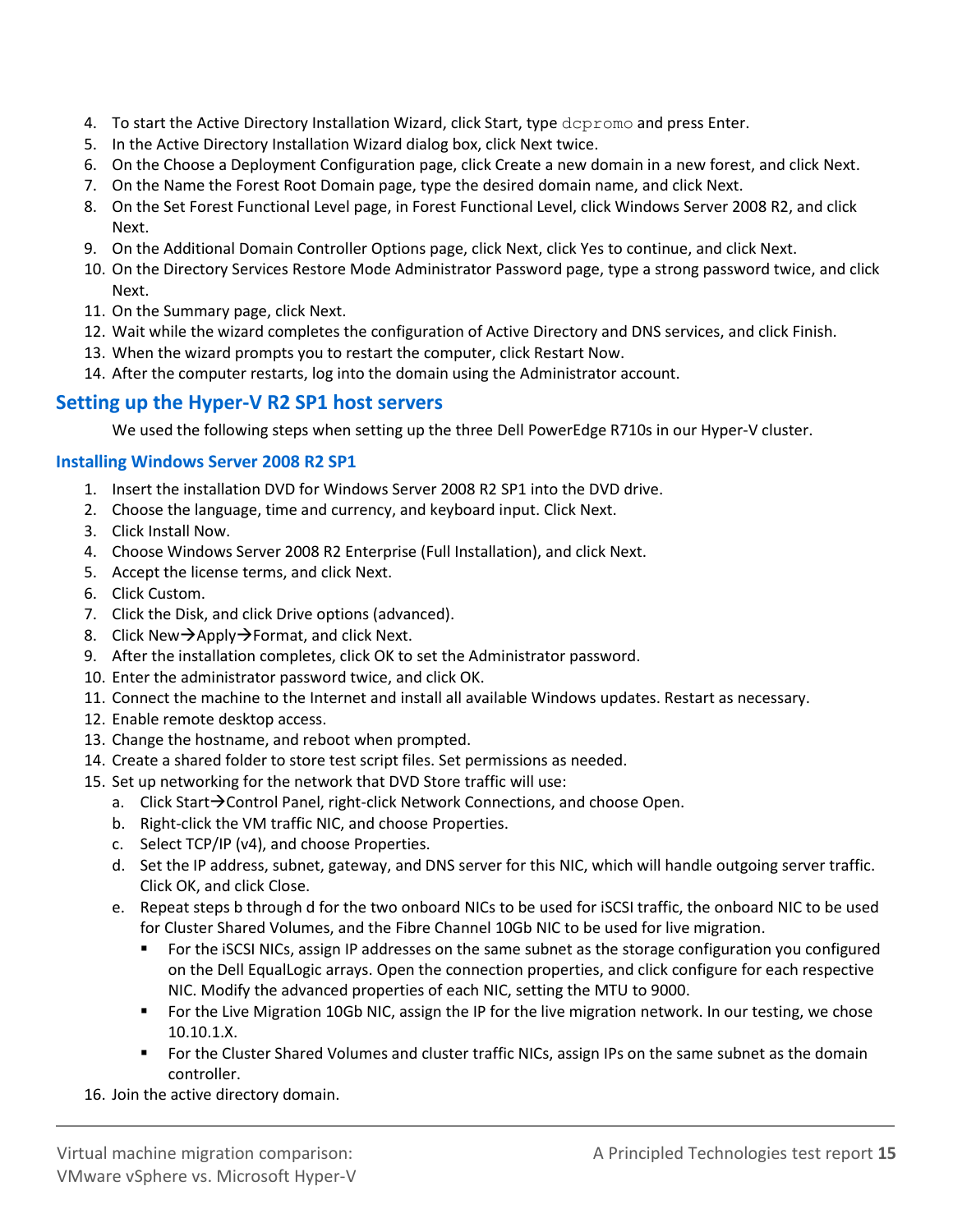- 17. After joining the domain and rebooting, log in using the domain administrator credentials.
- 18. Repeat steps 1 through 17 on the remaining two servers.

#### **Adding the Hyper-V R2 SP1 role**

- 1. Open Server Manager, and click Roles.
- 2. Click Add Roles.
- 3. On the Before You Begin page, check the Skip this page by default box, and click Next.
- 4. Select Hyper-V, and click Next.
- 5. On the Hyper-V Introduction page, click Next.
- 6. On the Create Virtual Networks page, click Next.
- 7. Confirm installation selections, and click Install.
- 8. Once the installation is complete, click Close.
- 9. When the system prompts a restart, click Yes.
- 10. Allow the system to fully reboot, and log in using the administrator credentials.
- 11. Once the desktop loads, the Hyper-V Installation Results window will finish the installation.
- 12. Click Close. The Hyper-V role will now be available in Server Manager under Roles.
- 13. Repeat steps 1 through 12 on the remaining two servers.

#### **Installing the Failover Clustering feature**

- 1. Click Server Manager.
- 2. At the Features Summary, click Add Features.
- 3. In the Add Features Wizard, check Failover Clustering, and click Next.
- 4. On the Confirm Installation Selections, click Install.
- 5. On the Installation Results screen, click Close.
- 6. Run Windows Updates, and install all available updates for Hyper-V and Failover Clustering.
- 7. Repeat steps 1 through 6 on the remaining two servers.

#### **Installing Dell EqualLogic Host Integration Tools for MPIO**

- 1. Log into Windows, and start the Dell EqualLogic Host Integration Tools installer.
- 2. At the Welcome screen, click Next.
- 3. At the License Agreement screen, click Next.
- 4. At the Installation Type screen, select Typical (Requires reboot on Windows Server platforms), and click Next.
- 5. In the Microsoft iSCSI Initiator service is not running window, click Yes to start the service and enable iSCSI traffic through the firewall.
- 6. In the Microsoft iSCSI service window, click Yes.
- 7. When the iSCSI Initiator Properties window pops up, accept the defaults, and click OK.
- 8. If a Windows Firewall Detected window appears, click Yes to enable echo requests.
- 9. At the Ready to install the components screen, click Install.
- 10. In the Microsoft Multipath I/O feature is not detected window, click Yes to install the feature.
- 11. When installing HIT on a failover cluster node, there will be an additional screen called the Cluster Access Information screen.
- 12. Enter the appropriate credentials, specify a shared network path, and click Next.
- 13. At the Installation Complete screen, click Finish.
- 14. In the System Restart Required window, select Yes, I want to restart my computer now, and click OK.
- 15. After reboot, open the Dell EqualLogic Host Integration Toolkit remote setup wizard, and click configure MPIO. Under Subnets included for MPIO, ensure only the iSCSI subnet is included in the "include" section.
- 16. Repeat steps 1 through 15 on the remaining two servers.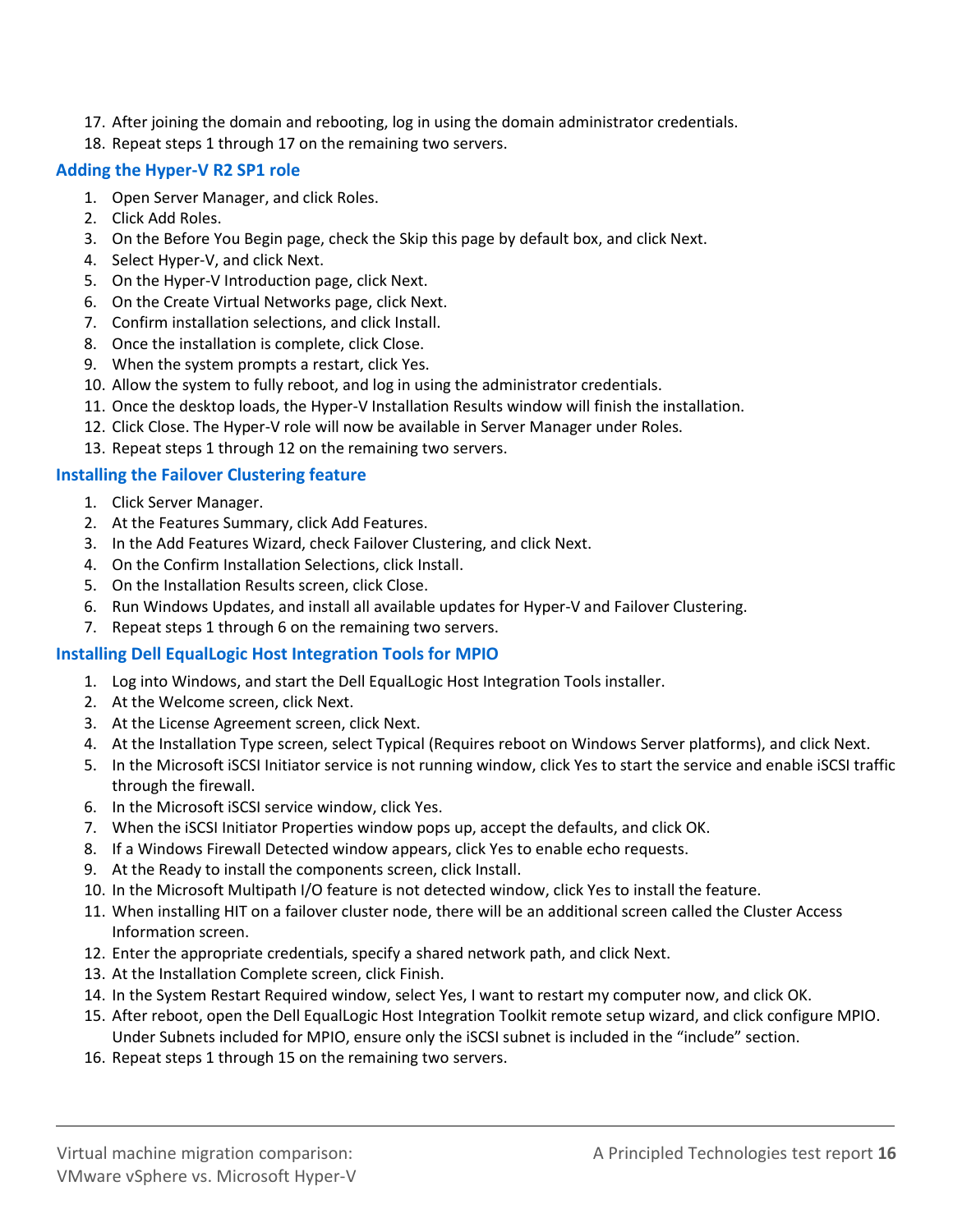#### **Connecting to the volumes with Microsoft iSCSI Initiator**

- 1. Using the Dell EqualLogic Web UI, ensure the Hyper-V-specific volumes are online and the VMware-specific volumes are offline.
- 2. On the first server, click Start $\rightarrow$ Administrative Tools $\rightarrow$ iSCSI Initiator.
- 3. Select the Discovery Tab, and click Discover Portal.
- 4. Enter the IP address for the Dell EqualLogic Storage Group, and click OK.
- 5. Select the Targets tab, and click Refresh.
- 6. Select the first Inactive Target listed, and click Connect.
- 7. Ensure that Add this connection to the list of Favorite Targets is selected, check the Enable multi-path check box, and click OK.
- 8. Repeat until you have connected to all eight volumes, and click OK.

#### **Configuring the external volumes in Windows Server 2008 R2 SP1**

- 1. On the first server, click the Server Manager icon in the taskbar.
- 2. In the left pane, expand Storage, and click Disk Management.
- 3. Right-click the first external volume, and choose Initialize Disk.
- 4. In the right pane, right-click the volume, and choose New Simple Volume.
- 5. At the welcome window, click Next.
- 6. At the Specify Volume Size window, leave the default selection, and click Next.
- 7. At the Assign Drive Letter or Path window, choose a drive letter, and click Next.
- 8. At the Format Partition window, choose NTFS and 64K allocation unit size, and click Next.
- 9. At the Completing the New Simple Volume Wizard window, click Finish.
- 10. Repeat steps 3 through 9 for the remaining external volumes.

#### **Configuring the virtual network**

- 1. In Hyper-V Manager, right-click the server name in the list on the left side of Hyper-V, and choose Virtual Network Manager…
- 2. Choose External, and click Add.
- 3. Name the Virtual Network, and choose the appropriate NIC for your VM network from the drop-down menu. We used an onboard NIC on the domain subnet for VM traffic.
- 4. Click OK.
- 5. Repeat steps 1 through 4 on each server.

#### **Running the Validate a Configuration Wizard**

- 1. On the first Hyper-V server, open the Server Manager utility.
- 2. Expand Features, and select Failover Cluster Manager.
- 3. Click Validate a Configuration…
- 4. On the Before You Begin page, check the Do not show this page again box, and click Next.
- 5. At the Select Servers page, type the name of each Hyper-V host server, and click Add. After adding both servers, click Next.
- 6. On the Testing Options page, select Run all tests (recommended), and click Next.
- 7. On the Confirmation page, click Next to begin running the validation tests.
- 8. Once the validation tests complete successfully, click Finish.

### **Creating and configuring the cluster**

- 1. Ensure all three servers have been prepared with the steps above.
- 2. On the first Hyper-V server, open the Server Manager utility.
- 3. Expand Features, and select Failover Cluster Manager.
- 4. Click Create a Cluster…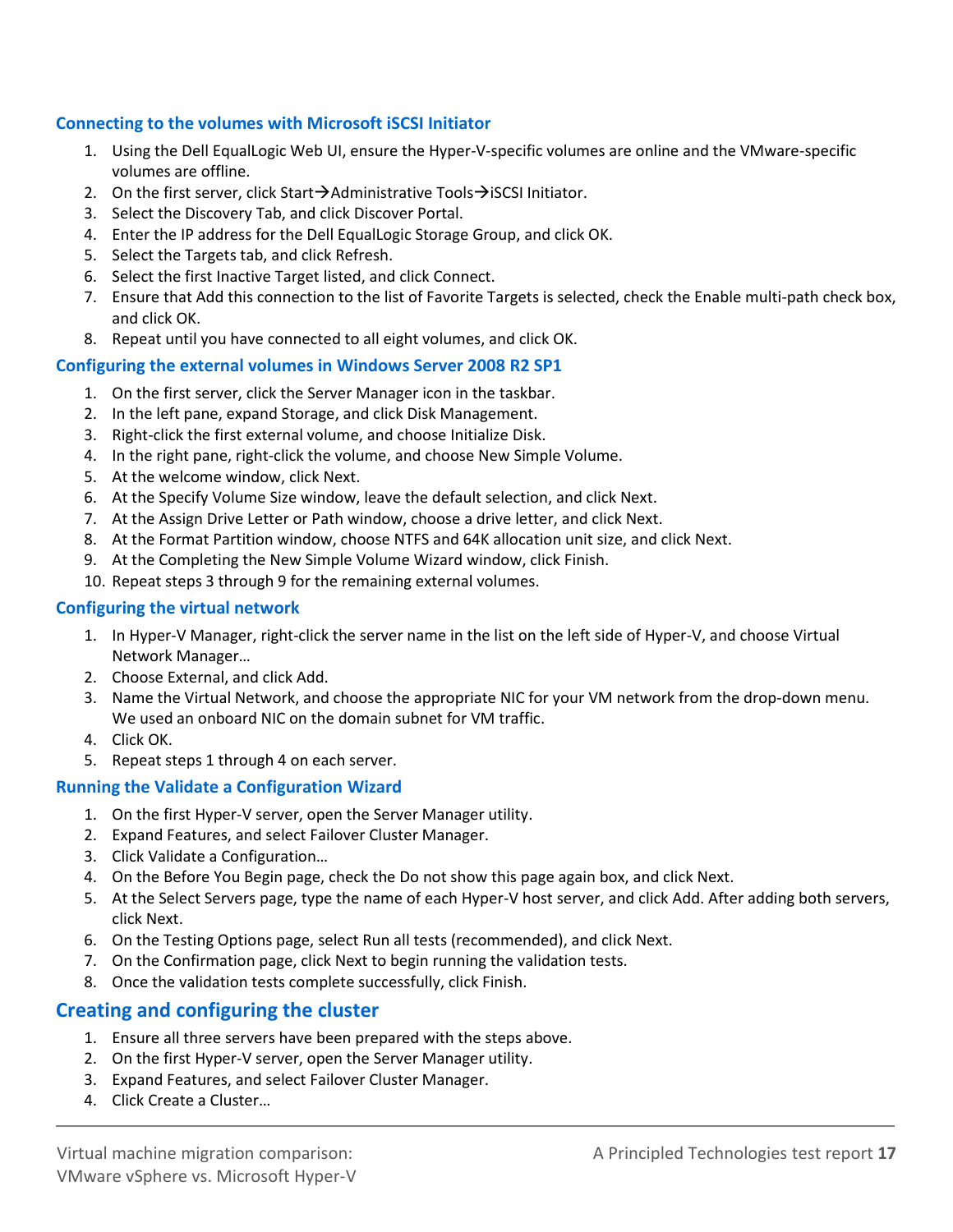- 5. On the Before You Begin page, check the Do not show this page again box, and click Next.
- 6. On the Select Servers page, type the name of each Hyper-V host server, and click Add. After adding both servers, click Next.
- 7. On the Validation Warning page, select No, and click Next.
- 8. On the Access Point for Administering the Cluster page, enter a cluster name.
- 9. Select a valid network, enter the desired IP address, and click Next.
- 10. On the Confirmation page, click Next.
- 11. Once the new cluster is created and configured, click Finish.
- 12. The new cluster now appears under Server Manager $\rightarrow$ Features $\rightarrow$ Failover Cluster Manager.
- 13. Select the newly created cluster.
- 14. Click Enable Cluster Shared Volumes…
- 15. Read the notice window that appears, check the I have read the above notice box, and click OK.
- 16. On the left-hand side of the Server Manager window, expand the new cluster, and click Cluster Shared Volumes.
- 17. Click Add storage.
- 18. Select the desired disks, and click OK to add the disks to the cluster.
- 19. Once the Add storage task completes, the added disks will now be listed on the main page for Cluster Shared Volumes.
- 20. Expand Networks in the left pane, right-click on the first cluster network in the center pane, and click Properties.
- 21. Determine whether each network will allow cluster network communication and whether clients will be able to connect through the network. For example, using our sample IP scheme, the subnet 192.10.10.X is our iSCSI network, so we selected Do not allow cluster network communication on this network.
	- Take note of which cluster network has the subnet that corresponds to the Private/CSV network, as you will need this information to complete the next step. In our test setup, this subnet is 192.168.20.X and was assigned as Cluster Network 4.
- 22. Next, designate the Private/CSV network as the preferred network for CSV communication. Click Start→Administrative Tools→Windows PowerShell Modules.
- 23. Type Get-ClusterNetwork | ft Name, Metric, AutoMetric, Role and press Enter to view the current preferred network assignments.
- 24. Type (Get-ClusterNetwork "Cluster Network 4").Metric = 900 where "Cluster Network 4" is the Private/CSV Network, and press Enter to set it as the preferred network. Setting the Metric to a lower value than the other networks, in this case a value of 900, will make it the preferred network for CSV communication. To confirm the change, repeat Step 21 and verify that Cluster Network 4 now has a Metric value of 900. For more information, see [http://technet.microsoft.com/en-us/library/ff182335\(WS.10\).aspx](http://technet.microsoft.com/en-us/library/ff182335(WS.10).aspx)
- 25. Close the PowerShell Module window.

#### **Configuring the first Hyper-V VM**

In our testing, we used a mix of 30 VMs with different database sizes, with 10 VMs on each of our three Hyper-V nodes. The 10 VM size breakdown for each server was as follows: one VM with a 16GB database, two VMs with an 8GB database, and seven VMs with a 4GB database. We created one VM, cloned it or copied it on each platform, and modified the RAM settings to reflect the VM mix.

- 1. On the first Hyper-V host, click Action  $\rightarrow$  New  $\rightarrow$  Virtual Machine.
- 2. On the Before You Begin window, click Next.
- 3. Enter the name of the VM, and click Next.
- 4. Assign 1GB of memory, and click Next. This will later be modified to use Dynamic RAM.
- 5. Choose the virtual network you created from the drop-down menu, and click Next.
- 6. Choose to attach a virtual hard drive later.
- 7. Click Finish.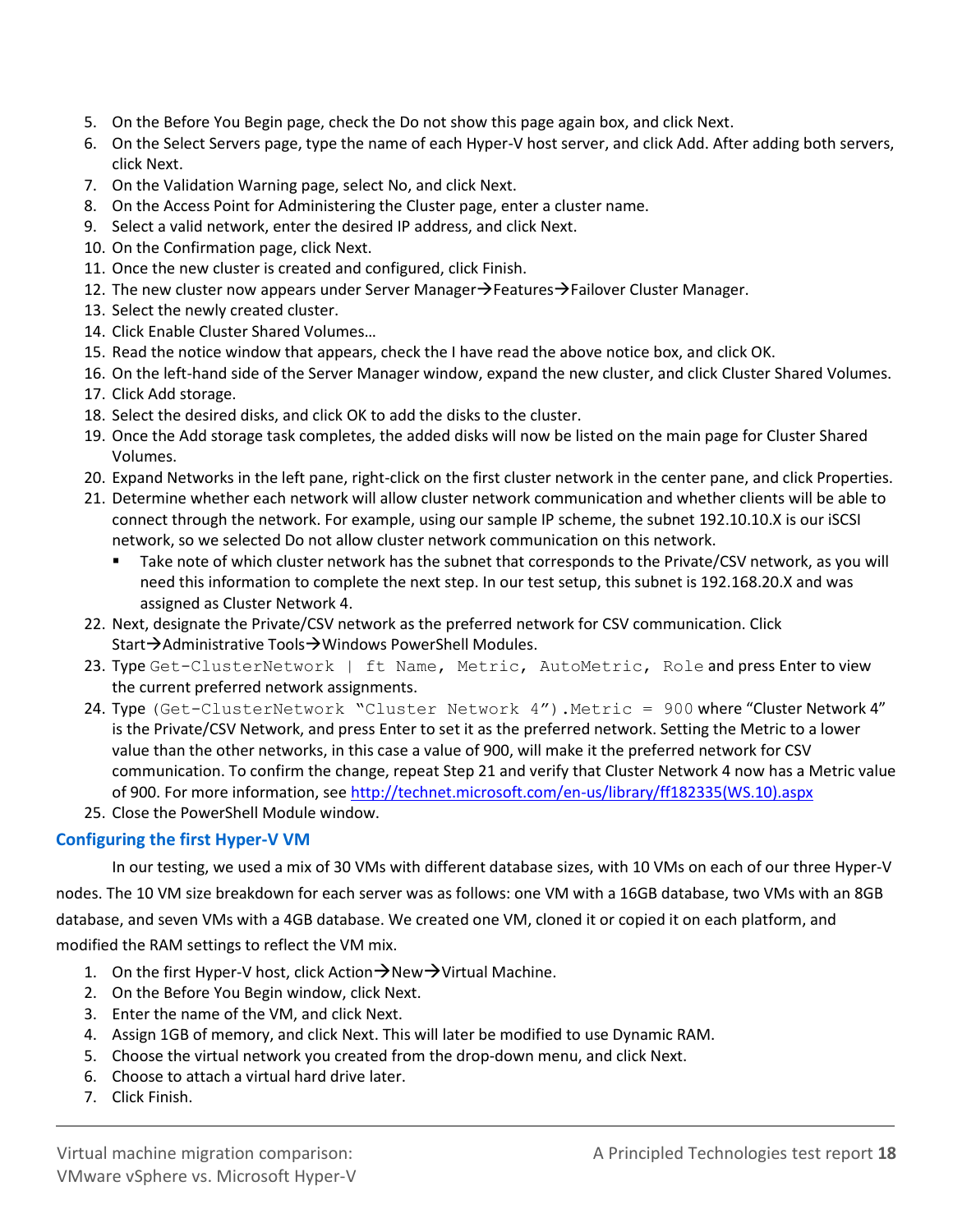- 8. Create the following fixed size VHDs by choosing Action $\rightarrow$ New $\rightarrow$ Virtual Hard Drive:
	- a. 20GB VHD stored on storage pool 1 for the VM OS (placed on the assigned OS/log volume)
	- b. 10GB VHD stored on storage pool 2 for backup files (placed on the assigned SQL data/log/backup volume)
	- c. 25GB (35GB for the 16GB database VMs) VHD stored on storage pool 2 for SQL Server data (placed on the assigned SQL data/log/backup volume)
	- d. 15GB (20GB for the 16GB database VMs) VHD stored on storage pool 2 for SQL Server logs (placed on the assigned SQL data/log/backup volume)
- 9. Right-click the VM, and choose Settings.
- 10. Add the VM OS VHD to the IDE controller.
- 11. Add the VM SQL VHD, the VM backup VHD, and the SQL log VHD to the SCSI controller.
- 12. Click Processors, and adjust the number of virtual processors to 2.
- 13. Start the VM.
- 14. Attach the Windows Server 2008 R2 SP1 ISO image to the VM and install Windows Server 2008 R2 on your VM. Se[e Appendix E](#page-24-0) for VM-related setup.

#### **Configuring the cluster network for live migration**

- 1. Expand Services and applications.
- 2. In the left pane, select a VM to configure.
- 3. In the center pane, right-click the VM, and click Properties.
- 4. Click the Network for live migration tab, and select the proper cluster network configured with subnet for live migration.
- 5. Ensure that no other networks are selected, and click OK. This setting applies to all VMs in the cluster, and will not need to be configured for additional VMs.
- 6. To ensure the functionality of live migration, select Services and Applications in the left pane.
- 7. Power on a VM, and right-click it in the center pane.
- 8. Select Live migrate this service or application to another node, and click another node in the cluster.
- 9. The running VM will transfer to another node.

### **Setting up the System Center Virtual Machine Manager VM**

To manage our Hyper-V cluster, we used a VM running Windows Server 2008 R2 SP1 and Microsoft System Center Virtual Machine Manager 2008 (SCVMM). We installed this VM on a separate utility hypervisor host.

#### **Installing Windows Server 2008 R2 SP1**

Follow the OS installation steps for the SCVMM VM provided in the section titled Installing Windows Server 2008 R2 SP1 on the Active Directory VM, and ensure that all Windows Updates are applied. Rename the system, assign a proper IP address, and join the domain.

#### **Installing the prerequisites for SCVMM 2008**

Install the following prerequisites using Server manager to add roles and features prior to installing SCVMM: Windows Remote Management (WinRM) 1.1 or 2.0; Windows Automated Installation Kit (WAIK) 1.1; and WEB ISS 7.0 with Metabase Compatibility, 6 WMI Compatibility, Static Content, Default Document, Directory Browsing, HTTP Errors, ASP .NET, .NET Extensibility, ISAPI Extensions, ISAPI Filters, and Request Filtering. See [http://technet.microsoft.com/en](http://technet.microsoft.com/en-us/library/cc917964.aspx)[us/library/cc917964.aspx](http://technet.microsoft.com/en-us/library/cc917964.aspx) for more information.

#### **Installing SCVMM 2008**

- 1. Log into the SCVMM VM.
- 2. On the SCVMM screen, select VMM Configuration analyzer to verify you have all the prerequisites.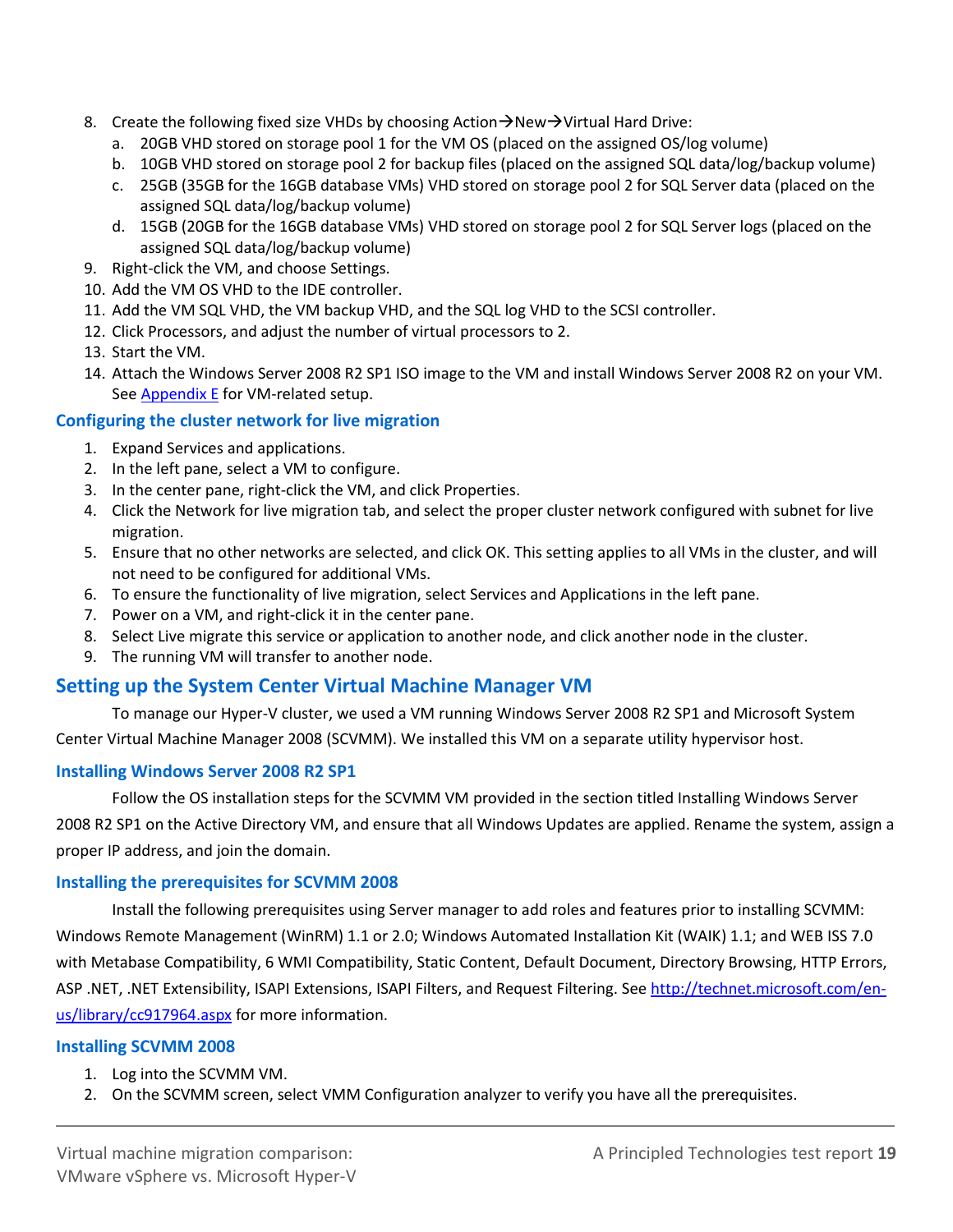- 3. On the License Terms screen, select the accept radio, and click Next.
- 4. On the Customer Experience Improvement Program screen, click I do not wish to participate.
- 5. On the Product Registration screen, enter a username and company, and click Next.
- 6. On the Install Location screen, click Next.
- 7. On the SQL Server settings screen, click Next.
- 8. On the Installation Settings screen, click Next.
- 9. Once the installation has finished, click Close, and run Windows Update.
- 10. After installing updates, run the SCVMM installation auto-start screen, and select the VMM Administration Console.
- 11. On the License Terms screen, click I accept, and click Next.
- 12. On the Prerequisites Check screen, click Next.
- 13. On the Installation screen, click Next.
- 14. On the Web Server Settings screen, click Next.
- 15. On the Summary screen, click Install.
- 16. Once finished, click Close, and run Windows Update.

#### **Adding the Hyper-V failover cluster to the SCVMM administrator console**

- 1. On the SCVMM VM, open the VMM Administrator console.
- 2. Click Actions  $\rightarrow$  Virtual Machine Manager $\rightarrow$  Add host.
- 3. On the Select Host Location page, select Windows Server-based host on an Active Directory domain.
- 4. Enter the domain administrator credentials, and click Next.
- 5. On the Select Host Servers page, enter the name of the failover cluster in the Computer name field, and click Add.
- 6. Click Next.
- 7. Click Yes on the warning about the Hyper-V role.
- 8. On the Configuration Settings page, accept all defaults, and click Next.
- 9. On the Host Properties page, accept all defaults, and click Next.
- 10. Ensure the added cluster settings are correct, and click Add hosts.
- 11. Once the job completes in SCVMM, the cluster is listed under all hosts in the VMM Administrator console.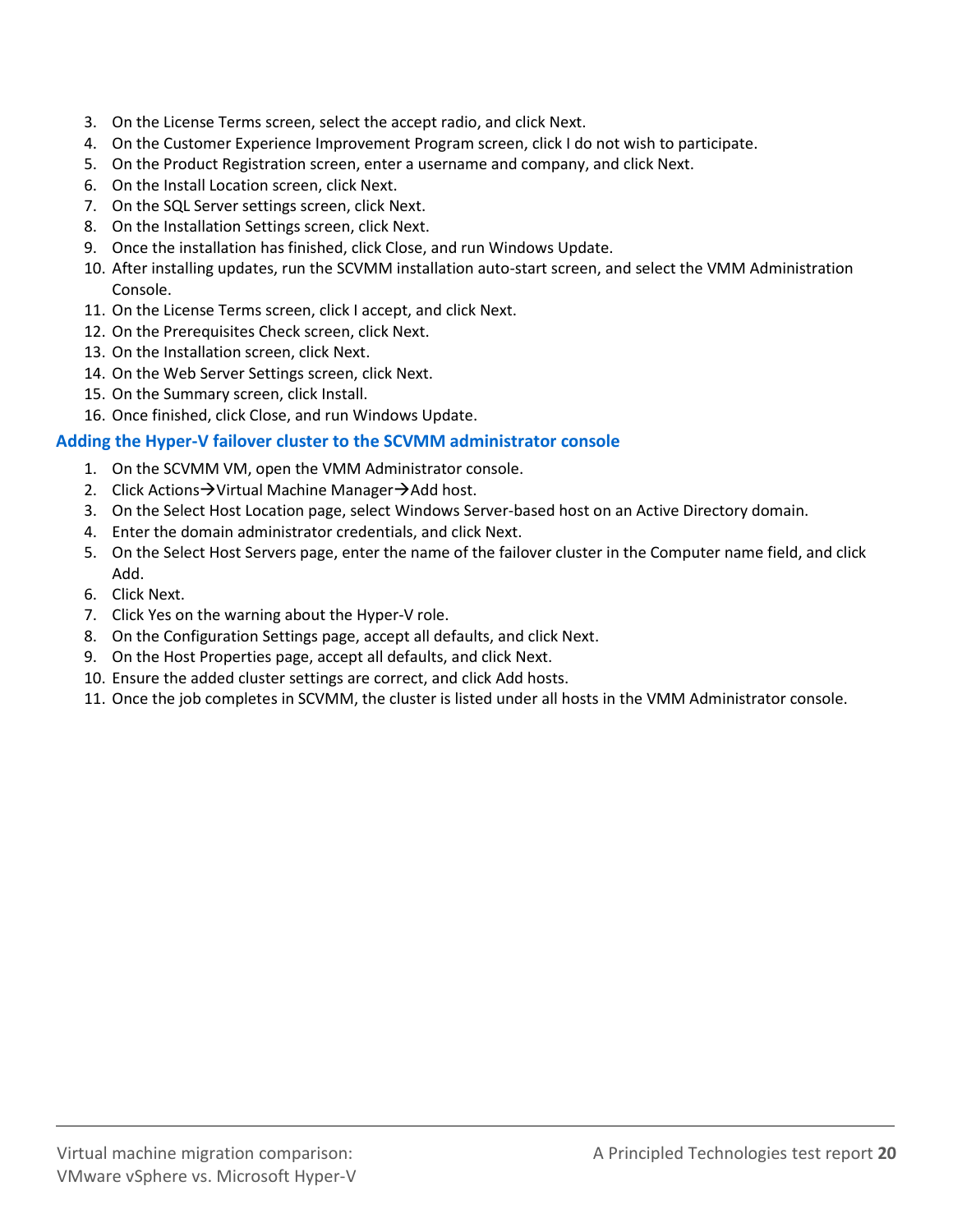## **APPENDIX D – SETTING UP THE VMWARE VSPHERE 5 ENVIRONMENT**

### **Adjusting BIOS settings**

We used the latest released BIOS updates on each of the three Dell PowerEdge R710s, and adjusted the default BIOS settings. We enabled Virtualization Technology, disabled C-States, and set the performance profile to maximum performance on each server.

#### **Installing VMware vSphere 5 (ESXi) on the PowerEdge R710**

- 1. Insert the disk, and select Boot from disk.
- 2. On the Welcome screen, press Enter.
- 3. On the End User License Agreement (EULA) screen, press F11.
- 4. On the Select a Disk to Install or Upgrade Screen, select the relevant volume to install ESXi on, and press Enter.
- 5. On the Please Select a Keyboard Layout screen, press Enter.
- 6. On the Enter a Root Password Screen, assign a root password, and confirm it by entering it again. Press Enter to continue.
- 7. On the Confirm Install Screen, press F11 to install.
- 8. On the Installation complete screen, press Enter to reboot.
- 9. Repeat steps 1 through 8 on each server.

#### **Configuring ESXi after installation**

- 1. On the ESXi screen, press F2, enter the root password, and press Enter.
- 2. On the System Customization screen, select troubleshooting options, and press Enter.
- 3. On the Troubleshooting Mode Options screen, select enable ESXi Shell, and press Enter.
- 4. Select Enable SSH, press Enter, and press ESC.
- 5. On the System Customization screen, select Configure Management Network.
- 6. On the Configure Management Network screen, select IP Configuration.
- 7. On the IP Configuration screen, select set static IP, enter an IP address, subnet mask, and default gateway, and press Enter.
- 8. On the Configure Management Network screen, press Esc. When asked if you want to apply the changes, type Y.
- 9. Repeat steps 1 through 8 on each server.

#### **Setting up vCenter Server**

- 1. On a separate utility server running ESXi, import the OVF containing the vCenter Server appliance.
- 2. Start the vCenter Server appliance VM and perform basic installation steps, such as setting the name, IP, credentials, and so on.
- 3. Connect to the vCenter Server VM via the vSphere client, create a cluster, and add the three Dell PowerEdge R710s to the cluster.

#### **Configuring Distributed Resource Scheduler on the cluster**

- 1. In the left pane of the vSphere Client window, right-click the cluster name, and click Edit Settings…
- 2. Under Cluster Features, check the box to Turn On vSphere DRS.
- 3. Select vSphere DRS, and select Fully Automated.

#### **Configuring iSCSI networking on ESXi**

We followed the steps from the VMware document *iSCSI SAN Configuration Guide version 4.1* as a guide for our

configuration of iSCSI on VMware vSphere 5. However, we performed most steps in the VMware vSphere 5 client UI as opposed to the command line, as VMware has added the relevant features to the UI in vSphere 5.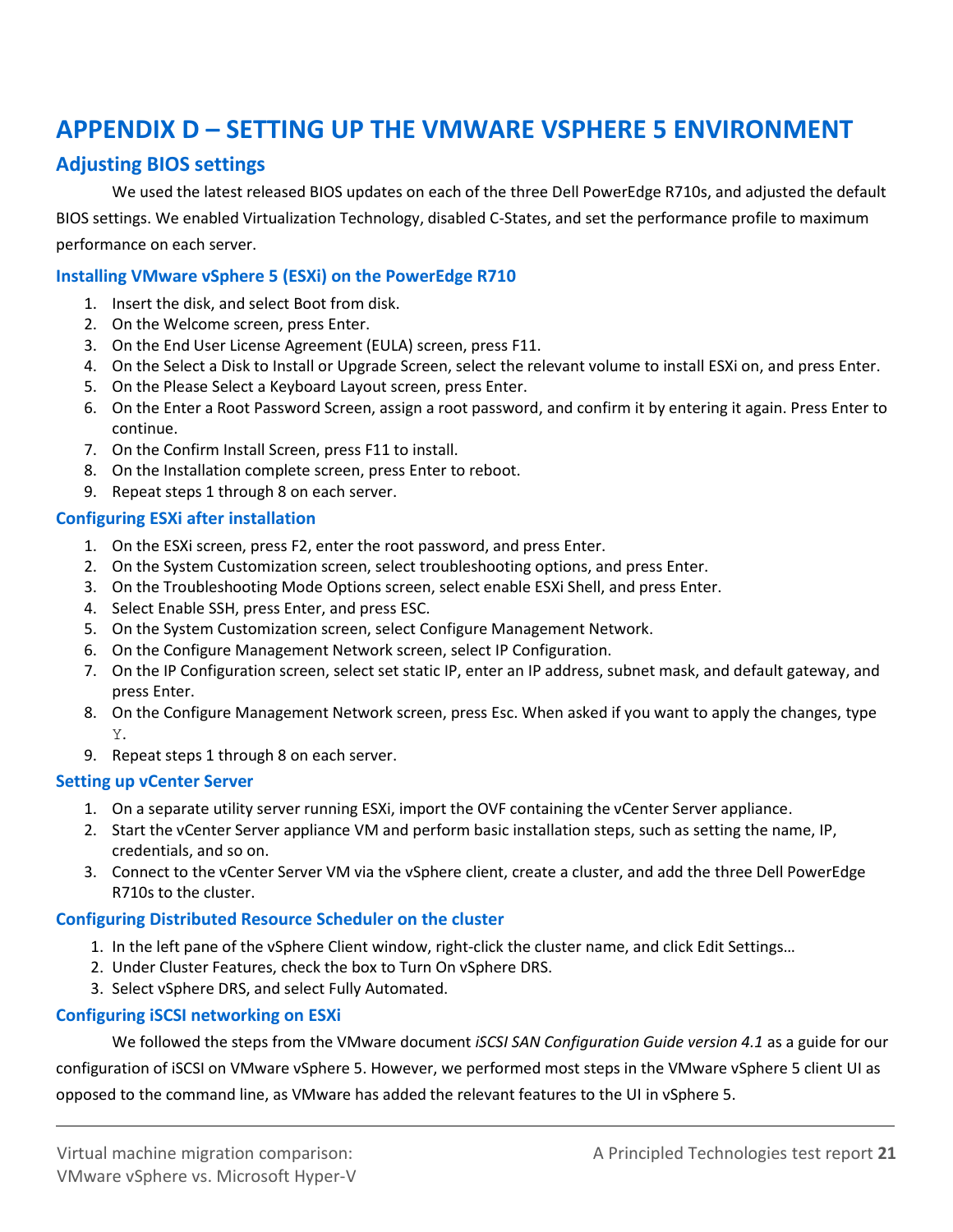- 1. Using the vSphere client from another machine, connect to vCenter server then browse to the three servers in the cluster. Perform the following steps on each server in the cluster.
- 2. Add the necessary vSwitches:
	- a. Click the host, click the Configuration tab, and click Networking.
	- b. Click Add Networking.
	- c. Choose VMkernel, and click Next.
	- d. Choose create a vSphere standard switch.
	- e. Choose the first onboard NIC associated with iSCSI traffic.
	- f. Assign the network label, and assign IP settings.
	- g. Click Finish.
	- h. Repeat steps b through g for the remaining NIC assigned to iSCSI traffic.
- 3. Add the iSCSI software storage adapter:
	- a. Click the host, click the Configuration tab, and click Storage adapters.
	- b. Click Add.
	- c. Click Add software iSCSI adapter.
	- d. Click OK.
- 4. Configure the iSCSI software storage adapter:
	- a. Right-click the iSCSI adapter that was just added to the system, choose Properties, and ensure it is enabled.
	- b. Inside the iSCSI adapter Properties window, click the Network Configuration tab.
	- c. Under VMkernel port bindings, click Add, and add each VMkernel adapter to the VMkernel port bindings list.
- 5. Enable jumbo frames in ESXi:
	- a. Click the host, click the Configuration tab, and click Networking.
	- b. On the first vSwitch used for iSCSI, click Properties.
	- c. Select the vSwitch.
	- d. Click Edit.
	- e. Modify the MTU to 9,000.
	- f. Click OK.
	- g. In the vSwitch Properties window, choose the VMkernel port.
	- h. Click Edit.
	- i. Modify the MTU to 9,000.
	- j. Click OK.
	- k. Click Yes if warned about datastore access.
	- l. Click Close.
	- m. Repeat steps b through l the remaining NIC dedicated to iSCSI traffic.
- 6. Access provisioned Dell EqualLogic storage:
	- a. Using the Dell EqualLogic Web UI, ensure the VMware-specific volumes are online and the Hyper-V-specific volumes are offline.
	- b. In the vSphere client, click the host, click the Configuration tab, and click Storage adapters.
	- c. Right-click the iSCSI software storage adapter.
	- d. Click Dynamic discovery.
	- e. Click Add.
	- f. Enter the Dell EqualLogic group IP address.
	- g. Click Close.
	- h. Click Yes when prompted to rescan the HBA.

#### **Installing the Dell EqualLogic Multipathing Extension Module (MEM) version 1.1 Beta on the ESXi servers**

1. Using a file transfer utility, copy the MEM installation ZIP file to each ESXi server.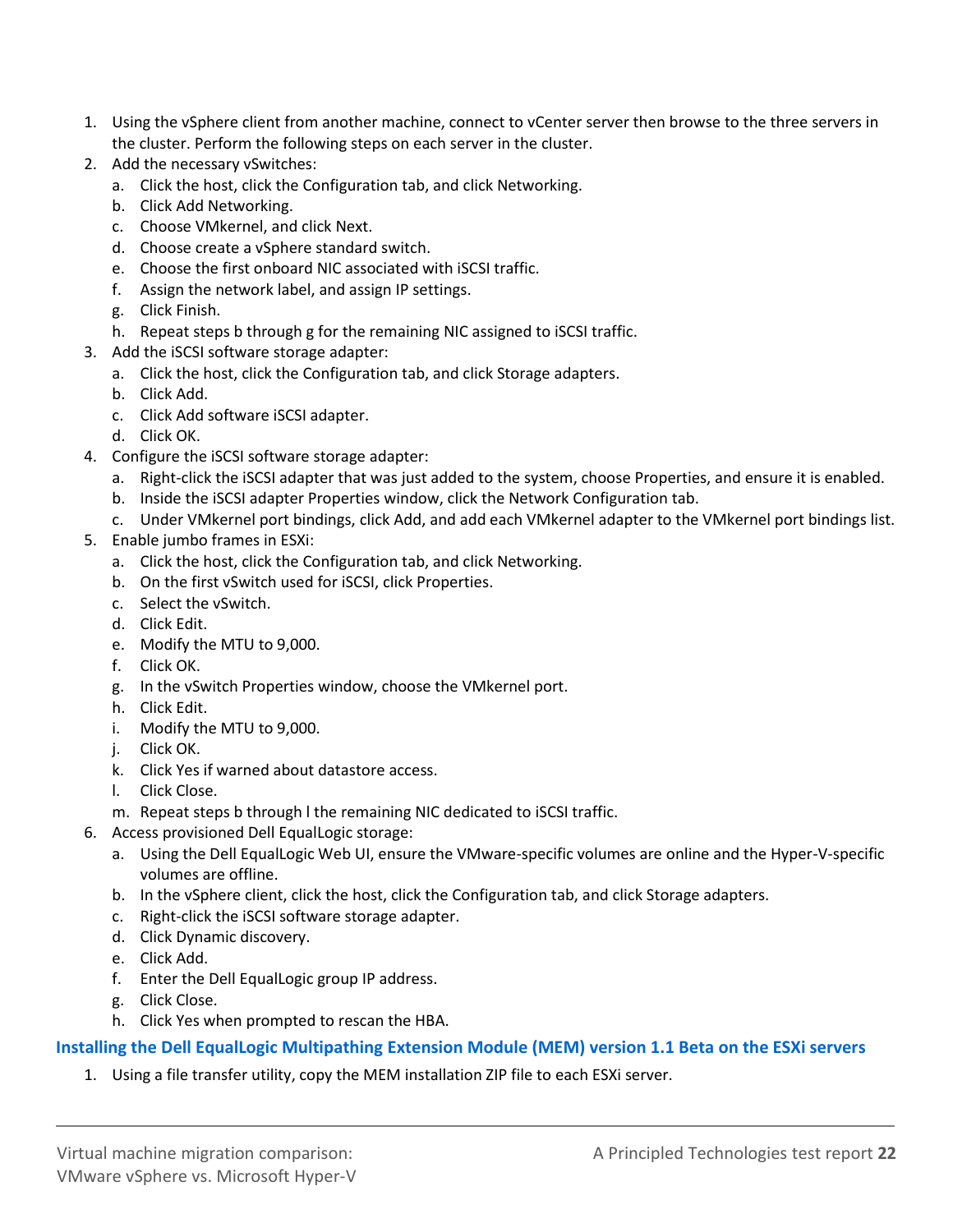2. Use the following command to install the Dell EqualLogic MEM beta. Consult the installation and user guide for more details on the VMware MEM integration.

```
esxcli software vib install -d membundlename.zip --no-sig-check
```
3. Using the Dell EqualLogic Multipathing Extension Module Installation and User Guide, verify that the MEM is functional on each server.

#### **Configuring VM networking on ESXi**

- 1. Using the vSphere client from another machine, connect to the vCenter Server, and perform the following steps on each server in the cluster.
- 2. Add the necessary vSwitch for the network that DVD Store traffic will use:
	- a. Click the host, click the Configuration tab, and click Networking.
	- b. Click Add Networking.
	- c. Choose Virtual Machine, and click Next.
	- d. Choose create a vSphere standard switch.
	- e. Choose the NIC associated with VM traffic.
	- f. Assign the network label and assign IP settings.
	- g. Click Finish.

#### **Configuring the vMotion network**

- 1. Using the vSphere client from another machine, connect to the vCenter Server, and perform the following steps on each server in the cluster.
- 2. Add the necessary vSwitch for the network that vMotion traffic will use:
	- a. Click the host, click the Configuration tab, and click Networking.
	- b. Click Add Networking.
	- c. Choose VMkernel, and click Next.
	- d. Choose the 10Gb NIC associated with vMotion traffic, and click Next.
	- e. Assign the network label, and check the box Use this port group for vMotion.
	- f. Click Next.
	- g. Assign IP settings, and click Next.
	- h. Click Finish.
	- i. Click Properties for the new vSwitch.

#### **Configuring the external volumes in VMware vSphere 5**

- 1. In the vSphere client, select the first host.
- 2. Click the Configuration tab.
- 3. Click Storage, and click Add Storage…
- 4. Choose Disk/LUN.
- 5. Select the disk, and click Next.
- 6. Accept the default of VMFS-5 for the file system.
- 7. Review the disk layout, and click Next.
- 8. Enter the datastore name, and click Next.
- 9. Accept the default of using maximum capacity, and click Next.
- 10. Click Finish.
- 11. Repeat steps 3 through 10 for the remaining LUNs.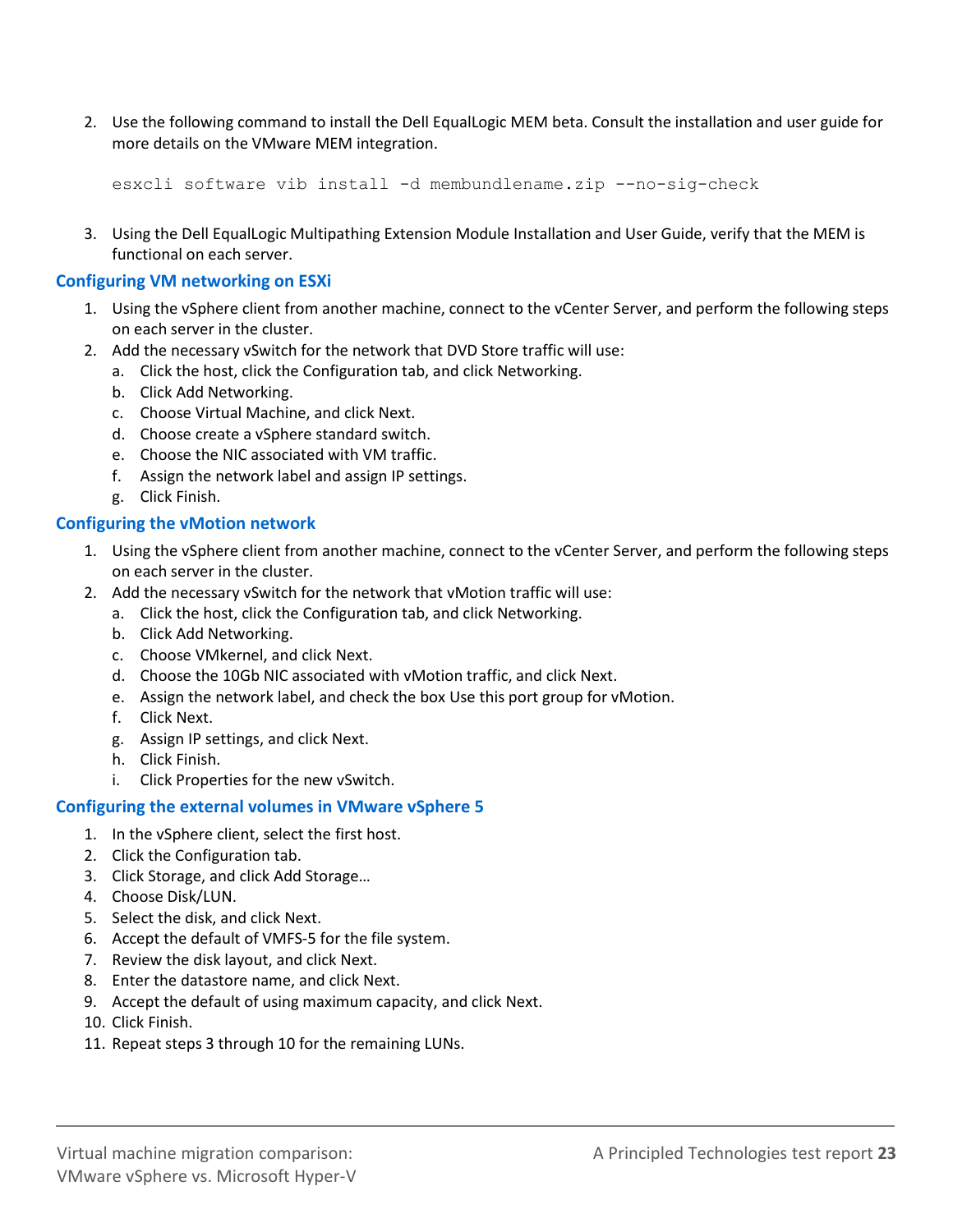#### **Configuring the first vSphere VM**

In our testing, we used a mix of 30 VMs with different database sizes, with 10 VMs on each of our three ESXi nodes. The 10 VM size breakdown for each server was as follows: one VM with a 16GB database, two VMs with an 8GB database, and seven VMs with a 4GB database. We created one VM, cloned it or copied it on each platform, and modified the RAM settings to reflect the VM mix.

- 1. In the vSphere client, connect to the vCenter Server, and browse to one of the three ESXi hosts.
- 2. Click the Virtual Machines tab.
- 3. Right-click, and choose New Virtual Machine.
- 4. Choose Custom, and click Next.
- 5. Assign a name to the virtual machine, and click Next.
- 6. Select the first assigned OS Datastore on the external storage, and click Next.
- 7. Choose Virtual Machine Version 8, and click Next.
- 8. Choose Windows, and choose Microsoft Windows Server 2008 R2 (64-bit), and click Next.
- 9. Choose two virtual processors, and click Next.
- 10. Choose 4GB RAM, and click Next. After cloning this RAM amount will be adjusted based on the database size.
- 11. Click 1 for the number of NICs, select vmxnet3, and click Next.
- 12. Leave the default virtual storage controller, and click Next.
- 13. Choose to create a new virtual disk, and click Next.
- 14. Make the OS virtual disk size 20 GB, choose thick-provisioned lazy zeroed, specify the OS datastore on the external storage, and click Next.
- 15. Keep the default virtual device node (0:0), and click Next.
- 16. Click Finish.
- 17. Right-click the VM, and choose Edit Settings.
- 18. On the Hardware tab, click Add…
- 19. Click Hard Disk, and click Next.
- 20. Click Create a new virtual disk, and click Next.
- 21. Specify 25GB (35GB for the 16GB database VMs) for the virtual disk size, choose thick-provisioned lazy zeroed, and specify the datastore for backups, SQL logs, and SQL Server data usage (storage pool 2).
- 22. Choose SCSI(1:0) for the device node, and click Next.
- 23. On the Hardware tab, click Add…
- 24. Click Hard Disk, and click Next.
- 25. Click Create a new virtual disk, and click Next.
- 26. Specify 15GB (20GB for the 16GB database VMs) for the virtual disk size, choose thick-provisioned lazy zeroed, and specify the datastore for backups, SQL logs, and SQL Server data usage (storage pool 2).
- 27. Choose SCSI(1:1) for the device node, and click Next.
- 28. On the Hardware tab, click Add…
- 29. Click Hard Disk, and click Next.
- 30. Click Create a new virtual disk, and click Next.
- 31. Specify 10GB for the virtual disk size, choose thick-provisioned lazy zeroed, and specify the datastore for backups, SQL logs, and SQL Server data usage (storage pool 2).
- 32. Choose SCSI(1:2) for the device node, and click Next.
- 33. Click SCSI Controller 1, and choose Change Type.
- 34. Choose VMware Paravirtual, and click OK.
- 35. Click Finish, and click OK.
- 36. Click the Resources tab, and click Memory.
- 37. Adjust the memory reservation for the VM to 1,024MB, to match Hyper-V's minimum guarantee of 1,024MB.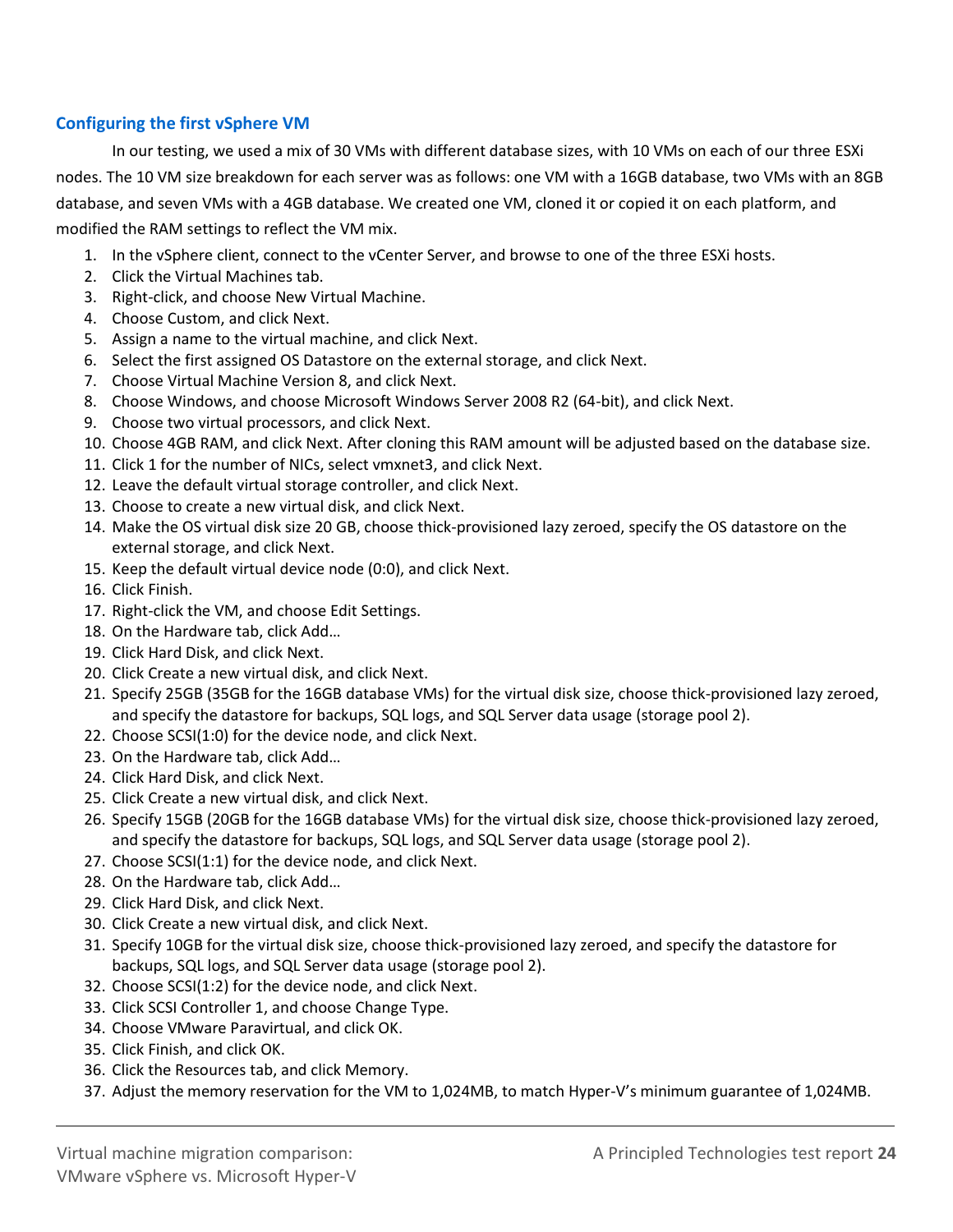38. Start the VM.

<span id="page-24-0"></span>39. Attach the Windows Server 2008 R2 SP1 ISO image to the VM and install Windows Server 2008 R2 on your VM. See **Appendix E** for VM-related setup.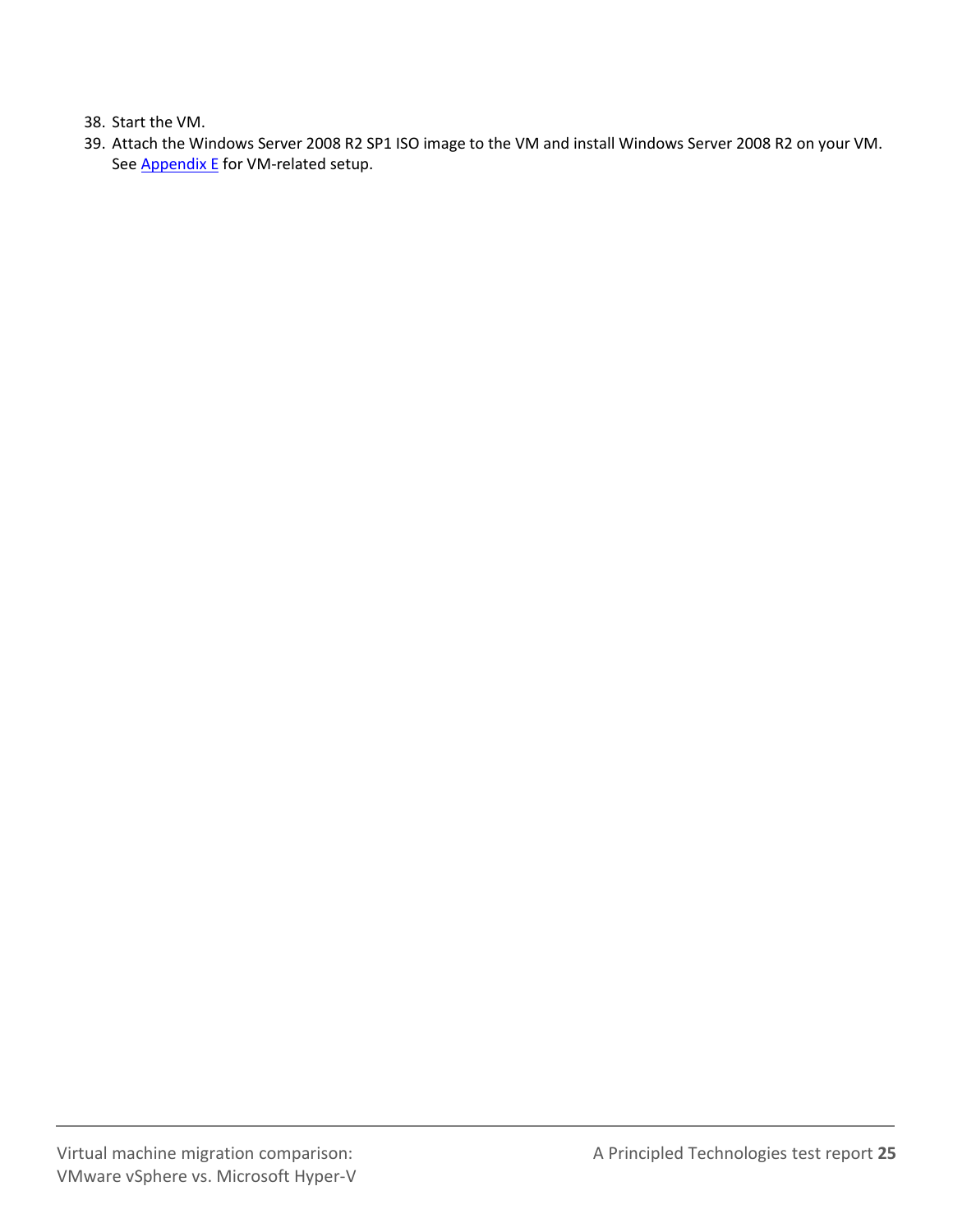## **APPENDIX E – CONFIGURING THE VMS ON EACH HYPERVISOR**

See the above sections regarding the initial creation of the virtual machines on each hypervisor. We provide steps below for installing the operating system, Microsoft SQL Server, and configuring the VMs.

### **Installing the VM operating system on the first VM**

- 1. Insert the installation DVD for Windows Server 2008 R2 SP1 Enterprise into the DVD drive, and attach the physical DVD drive to the VM. Alternatively, use an ISO image and connect to the ISO image from the VM console.
- 2. Open the VM console on vSphere or Hyper-V.
- 3. At the Language Selection Screen, click Next.
- 4. Click Install Now.
- 5. Select Windows Server 2008 R2 Enterprise (Full Installation), and click Next.
- 6. Click the I accept the license terms check box, and click Next.
- 7. Click Custom.
- 8. Click Next.
- 9. At the User's password must be changed before logging on warning screen, click OK.
- 10. Enter the desired password for the administrator in both fields, and click the arrow to continue.
- 11. At the Your password has been changed screen, click OK.
- 12. \*VMware only\* Install the latest VMware tools package on the VM. Restart as necessary. Windows Server 2008 R2 SP1 already includes Hyper-V integration tools.
- 13. Connect the VM to the Internet, and install all available Windows updates. Restart as necessary.
- 14. Enable remote desktop access.
- 15. Change the hostname and reboot when prompted.
- 16. Create a shared folder to store test script files. Set permissions as needed.
- 17. Set up networking:
	- a. Click Start $\rightarrow$  Control Panel, right-click Network Connections, and choose Open.
	- b. Right-click the VM traffic NIC, and choose Properties.
	- c. Select TCP/IP (v4), and choose Properties.
	- d. Set the IP address, subnet, gateway, and DNS server for the virtual NIC, which will handle outgoing server traffic. Click OK, and click Close.
- 18. In the VM, configure the VM storage:
	- a. Click the Server Manager icon in the taskbar.
	- b. In the left pane, expand Storage and click Disk Management.
	- c. Right-click the first volume, and choose Initialize Disk.
	- d. In the right pane, right-click the volume, and choose New Simple VoIume…
	- e. At the welcome window, click Next.
	- f. At the Specify Volume Size window, leave the default selection, and click Next.
	- g. At the Assign Drive Letter or Path window, choose a drive letter, and click Next.
	- h. At the Format Partition window, choose NTFS and 64K allocation unit size, and click Next.
	- i. At the Completing the New Simple Volume Wizard window, click Finish.
	- j. Repeat steps c through i for the remaining VM volumes.
- 19. Copy the pre-created DVD Store backup file to the backup virtual disk inside the first VM.

### **Installing SQL Server 2008 R2 SP1 on the first VM**

- 1. Open the Hyper-V or vSphere console for the VM.
- 2. Log into the virtual machine.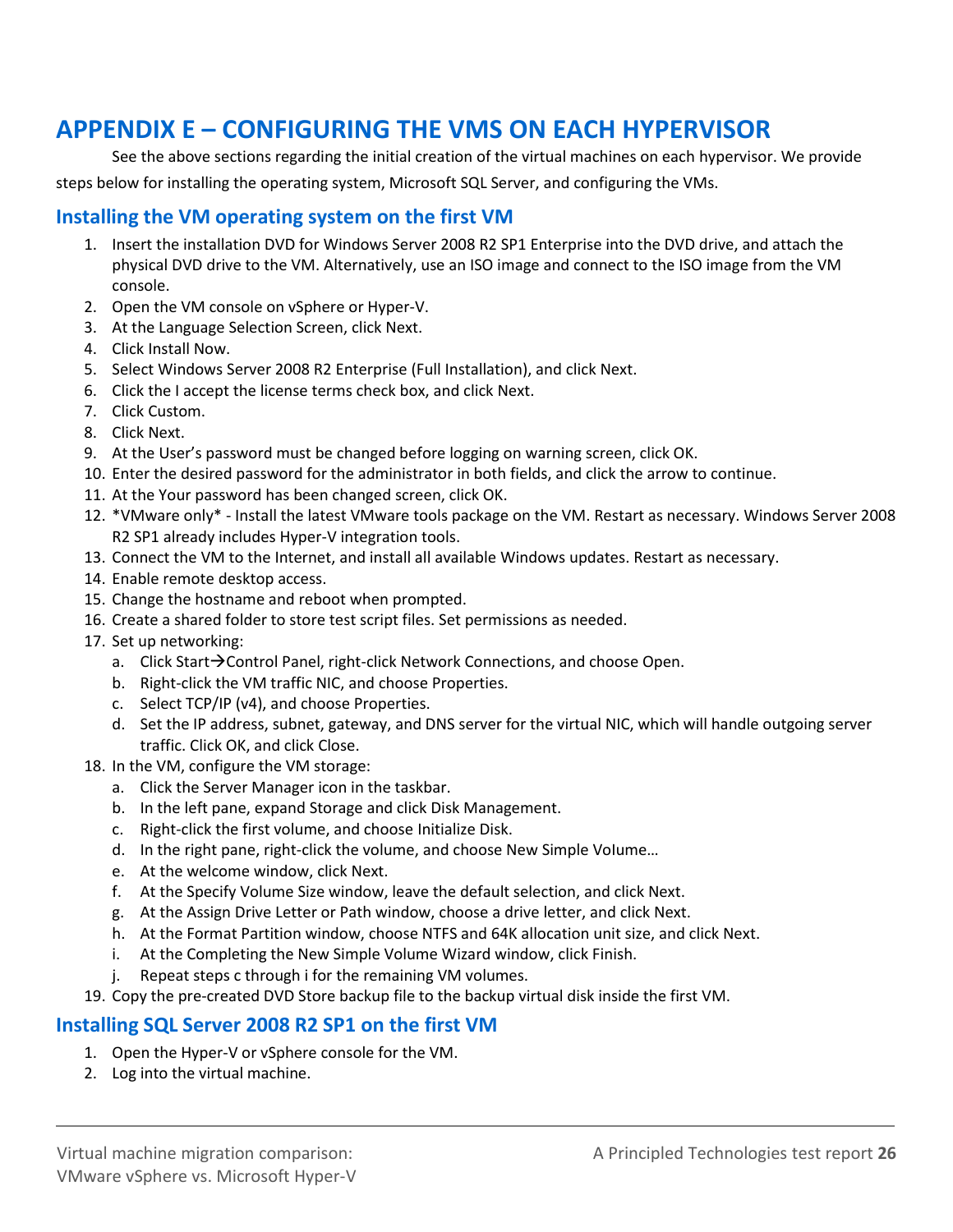- 3. Insert the installation DVD for SQL Server 2008 R2 into the appropriate Hyper-V or vSphere host server's DVD drive.
- 4. Attach the physical DVD drive to the VM.
- 5. Click Run SETUP.EXE. If Autoplay does not begin the installation, navigate to the SQL Server 2008 R2 DVD, and double-click.
- 6. If the installer prompts you with a .NET installation prompt, click Yes to enable the .NET Framework Core role.
- 7. In the left pane, click Installation.
- 8. Click New installation or add features to an existing installation.
- 9. At the Setup Support Rules screen, wait for the check to complete. If there are no failures or relevant warnings, click OK.
- 10. Select the Enter the product key radio button, and enter the product key. Click Next.
- 11. Click the checkbox to accept the license terms, and click Next.
- 12. Click Install to install the setup support files.
- 13. If there are no failures displayed, click Next. You may see a Computer domain controller warning and a Windows Firewall warning. For now, ignore these.
- 14. At the Setup Role screen, choose SQL Server Feature Installation.
- 15. At the Feature Selection screen, select Database Engine Services, Full-Text Search, Client Tools Connectivity, Client Tools Backwards Compatibility, Management Tools –Basic, and Management Tools – Complete. Click Next.
- 16. At the Installation Rules screen, click Next when the check completes.
- 17. At the Instance configuration screen, leave the default selection of default instance, and click Next.
- 18. At the Disk space requirements screen, click Next.
- 19. At the Server configuration screen, choose NT AUTHORITY\SYSTEM for SQL Server Agent, and choose NT AUTHORITY\SYSTEM for SQL Server Database Engine. Click Next.
- 20. At the Database Engine Configuration screen, select Mixed Mode.
- 21. Enter and confirm a password for the system administrator account.
- 22. Click Add Current user. This may take several seconds.
- 23. Click Next.
- 24. At the Error and usage reporting screen, click Next.
- 25. At the Installation Configuration rules screen, check that there are no failures or relevant warnings, and click Next.
- 26. At the Ready to Install screen, click Install.
- 27. After installation completes, click Next.
- 28. Click Close.
- 29. Create a SQL Server login for the ds2user (see the [Configuring the database \(DVD Store\) section](#page-29-0) for the specific script to use).
- 30. Click Start $\rightarrow$ All Programs $\rightarrow$ Microsoft SQL Server 2008 R2 $\rightarrow$ Configuration Tools, and click SQL Server Configuration Manager.
- 31. Expand SQL Server Network Configuration, and click Protocols for MSSQLSERVER.
- 32. Right-click TCP/IP, and select Enable.
- 33. Restart the SQL Server service.
- 34. Download and install Microsoft SQL Server 2008 R2 SP1.

#### **Configuring additional VMs on Microsoft Hyper-V R2 SP1**

#### **Copying the VMs**

- 1. Right-click the first VM, and choose Settings.
- 2. Remove all VHDs from the first VM.
- 3. Create additional "shell" VMs as necessary with the same settings as the first.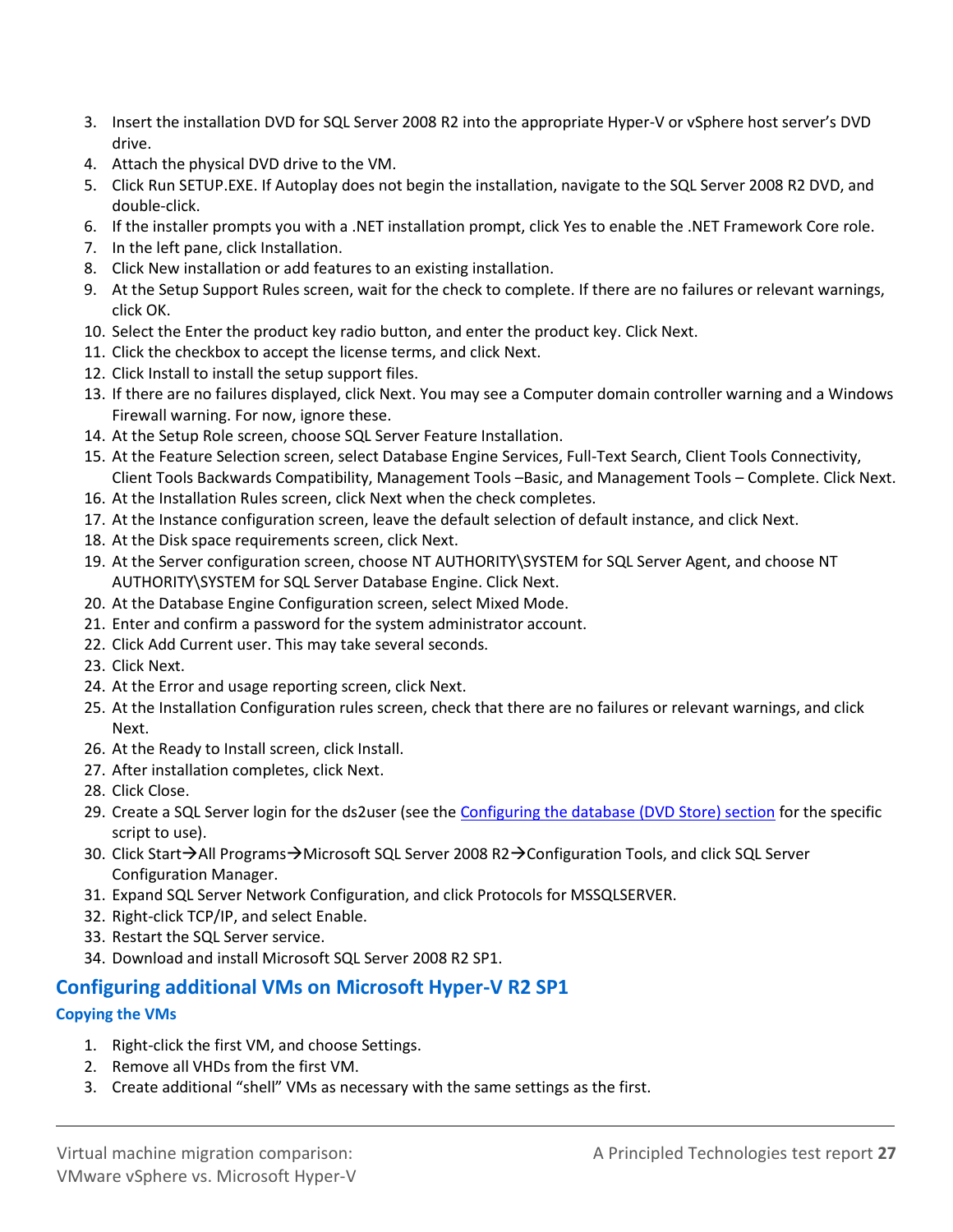- 4. Copy all four VHD files from the first VM's LUNs to each additional VM's respective LUNs. We used a round-robin approach to spread our VM files to the eight hypervisor-specific LUNs. For example, VM 1 files were placed on LUN 1 (storage pool 1) and 5 (storage pool 2). VM 2 files were placed on LUN 2 (storage pool 1) and 6 (storage pool 2).
- 5. Reattach all newly copied VHDs to their respective VMs.
- 6. Start each VM, rename the computer name of each VM, and reboot each VM.
- 7. Assign IP addresses as needed for each VM.
- 8. Modify the SQL Server hostname of each VM using the instructions provided by Microsoft [\(http://msdn.microsoft.com/en-us/library/ms143799.aspx\)](http://msdn.microsoft.com/en-us/library/ms143799.aspx).
- 9. Bring each VHD online in each VM, using the Server Management utility.
- 10. Depending on the number of VMs you wish to auto-start, ensure the automatic start action is set for each VM.
- 11. Shutdown each VM, then edit the memory settings: Click memory and adjust the RAM settings to be dynamic, with a minimum of 1,024MB, maximum of 4,096MB, 8,192MB, or 16,384MB depending on the SQL database size for each VM. Assign a 10% buffer on each VM's dynamic memory setting.

#### **Reconfiguring the automatic start action for each virtual machine**

- 1. In Hyper-V Manager, right-click the first VM, and click Settings.
- 2. In the left pane, click Automatic Start Action.
- 3. Under What do you want this virtual machine to do when the physical computer starts?, select Nothing.
- 4. Click Apply.

#### **Configuring the VMs for high availability**

- 1. Click Start $\rightarrow$ Administrator Tools $\rightarrow$ Failover Cluster Manager.
- 2. Right-click Failover Cluster Manager, and click Manage a Cluster.
- 3. Select the cluster created in previous steps.
- 4. Expand the cluster in the left pane.
- 5. Click Services and Applications.
- 6. In the Action pane, click Configure a Service or Application.
- 7. On the Before You Begin page, click Next.
- 8. On the Select Service or Application page, select Virtual Machine, and click Next.
- 9. On the Select Virtual Machine page, check the box for all 30 VMs created in the previous sections.
- 10. On the Confirmation page, click Next.
- 11. When the task completes, click Finish.

#### **Configuring additional VMs on VMware vSphere 5**

- 1. Log into the vCenter Server, which manages the hosts.
- 2. Right-click the first VM, and choose Clone.
- 3. Name the new VM.
- 4. Choose the cluster, and select the host.
- 5. For the storage screen, choose advanced and direct the new virtual disks to the applicable data stores. Again, we used a round-robin approach to spread our VM files to the 8 hypervisor-specific LUNs. For example, VM 1 files were placed on LUN 1 (storage pool 1) and 5 (storage pool 2). VM 2 files were placed on LUN 2 (storage pool 1) and 6 (storage pool 2).
- 6. Choose to customize using the customization wizard. Save the clone details as a new customization specification.
- 7. Continue cloning each VM, modifying the customization specification as necessary for IP addressing and so on.
- 8. Ensure in each VM that the necessary virtual disks are all online, the hostname is renamed, and the IP addressing was properly assigned by the customization wizard.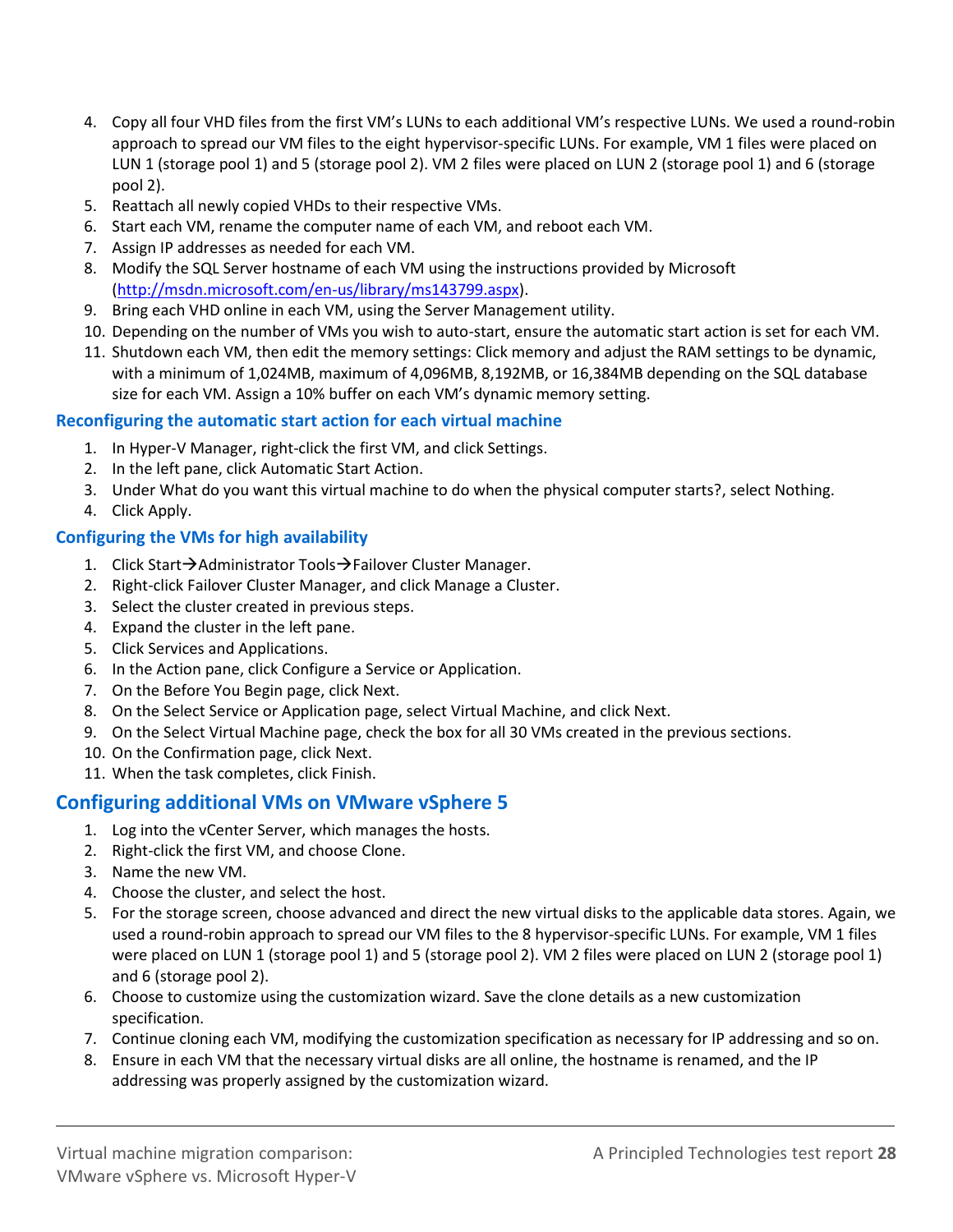- 9. Modify the SQL Server hostname of each VM using the instructions provided by Microsoft [\(http://msdn.microsoft.com/en-us/library/ms143799.aspx\)](http://msdn.microsoft.com/en-us/library/ms143799.aspx).
- 10. To configure automatic start for your specified number of VMs, click the Host configuration tab in the vSphere client, and click Virtual Machine Startup/Shutdown.
- 11. Shut down each VM, and edit the memory settings: Click memory and adjust the RAM maximum parameter to be 4,096MB, 8,192MB, or 16,384MB depending on the SQL database size for each VM.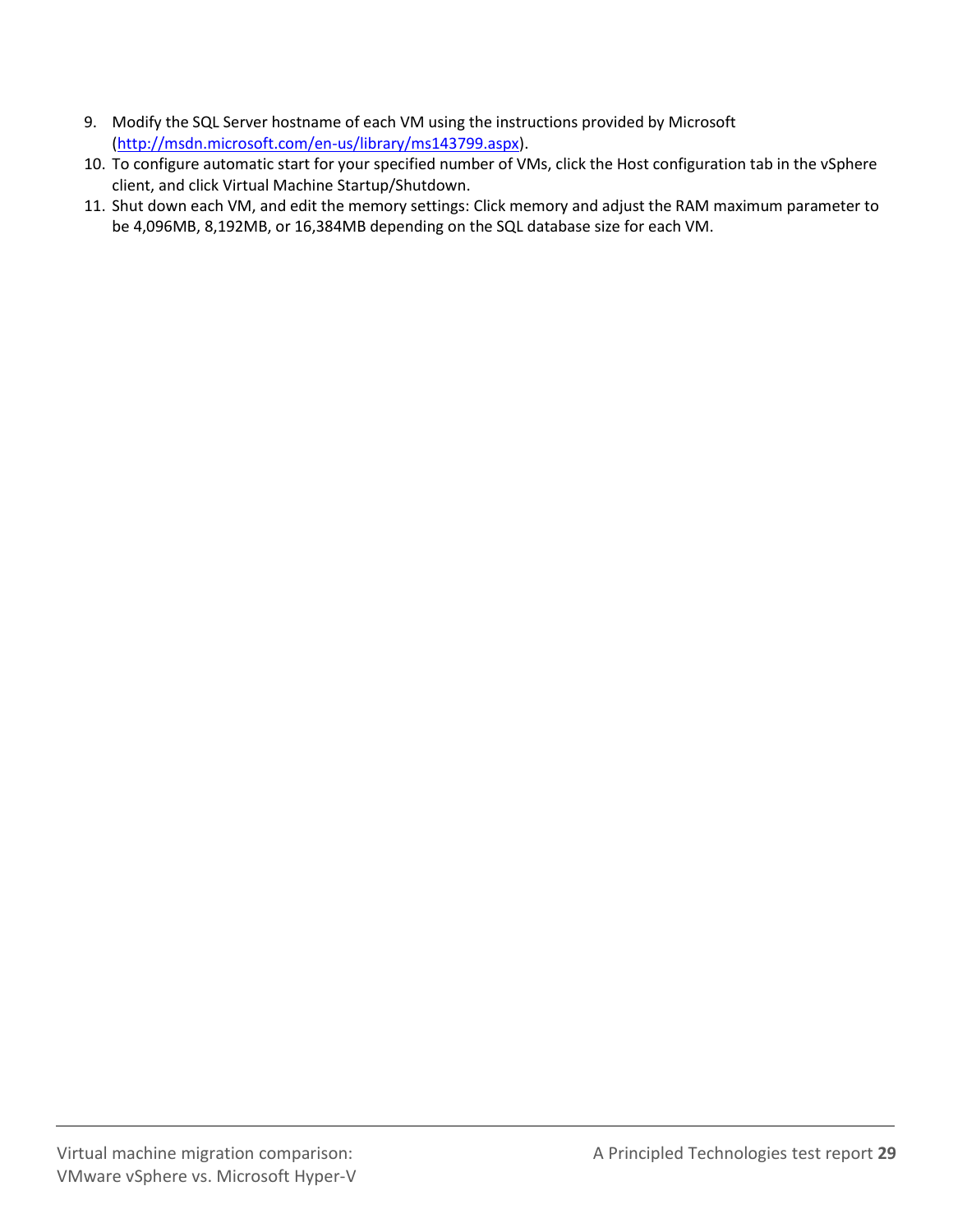## <span id="page-29-0"></span>**APPENDIX F - CONFIGURING THE DATABASE (DVD STORE)**

### **Data generation overview**

We generated the data using the Install.pl script included with DVD Store version 2.1 (DS2), providing the parameters for our 4GB, 8GB, and 16GB database sizes and the database platform on which we ran: Microsoft SQL Server. We ran the Install.pl script on a utility system running Linux. The database schema were also generated by the Install.pl script.

After processing the data generation, we transferred the data files and schema creation files to a Windowsbased system running SQL Server 2008 R2 SP1. We built the 4GB, 8GB, and 16GB databases in SQL Server 2008 R2 SP1, performed a full backup of each database at each size, and moved those backup files to their assigned VMs. We used that backup file to restore on all VMs between test runs. We performed this data generation and schema creation procedure once, and used the same SQL Server backup files for both VMware vSphere 5 and Hyper-V R2 SP1 virtual machines.

The only modification we made to the schema creation scripts were the specified file sizes for our database, which we note in Figure 9. We explicitly set the file sizes higher than necessary to ensure that no file-growth activity would affect the outputs of the test. Besides this file size modification, we created and loaded the database schema according to the DVD Store documentation. Specifically, we followed the steps below:

- 1. We generated the data and created the database and file structure using database creation scripts in the DS2 download. We made size modifications specific to our 4GB, 8GB, or 16GB databases and the appropriate changes to drive letters.
- 2. We transferred the files from our Linux data generation system to a Windows system running SQL Server.
- 3. For each database, we created database tables, stored procedures, and objects using the provided DVD Store scripts.
- 4. For each database, we set the database recovery model to bulk-logged to prevent excess logging.
- 5. For each database, we loaded the data we generated into the database. For data loading, we used the import wizard in SQL Server Management Studio. Where necessary, we retained options from the original scripts, such as Enable Identity Insert.
- 6. For each database, we created indices, full-text catalogs, primary keys, and foreign keys using the databasecreation scripts.
- 7. For each database, we updated statistics on each table according to database-creation scripts, which sample 18 percent of the table data.
- 8. On the SQL Server instance, we created a ds2user SQL Server login using the following Transact SQL (TSQL) script:

```
USE [master]
GO
CREATE LOGIN [ds2user] WITH PASSWORD=N'',
                 DEFAULT DATABASE=[master],
                 DEFAULT LANGUAGE=[us english],
                CHECK_EXPIRATION=OFF,
                CHECK_POLICY=OFF
```
GO

9. For each database, we set the database recovery model back to full.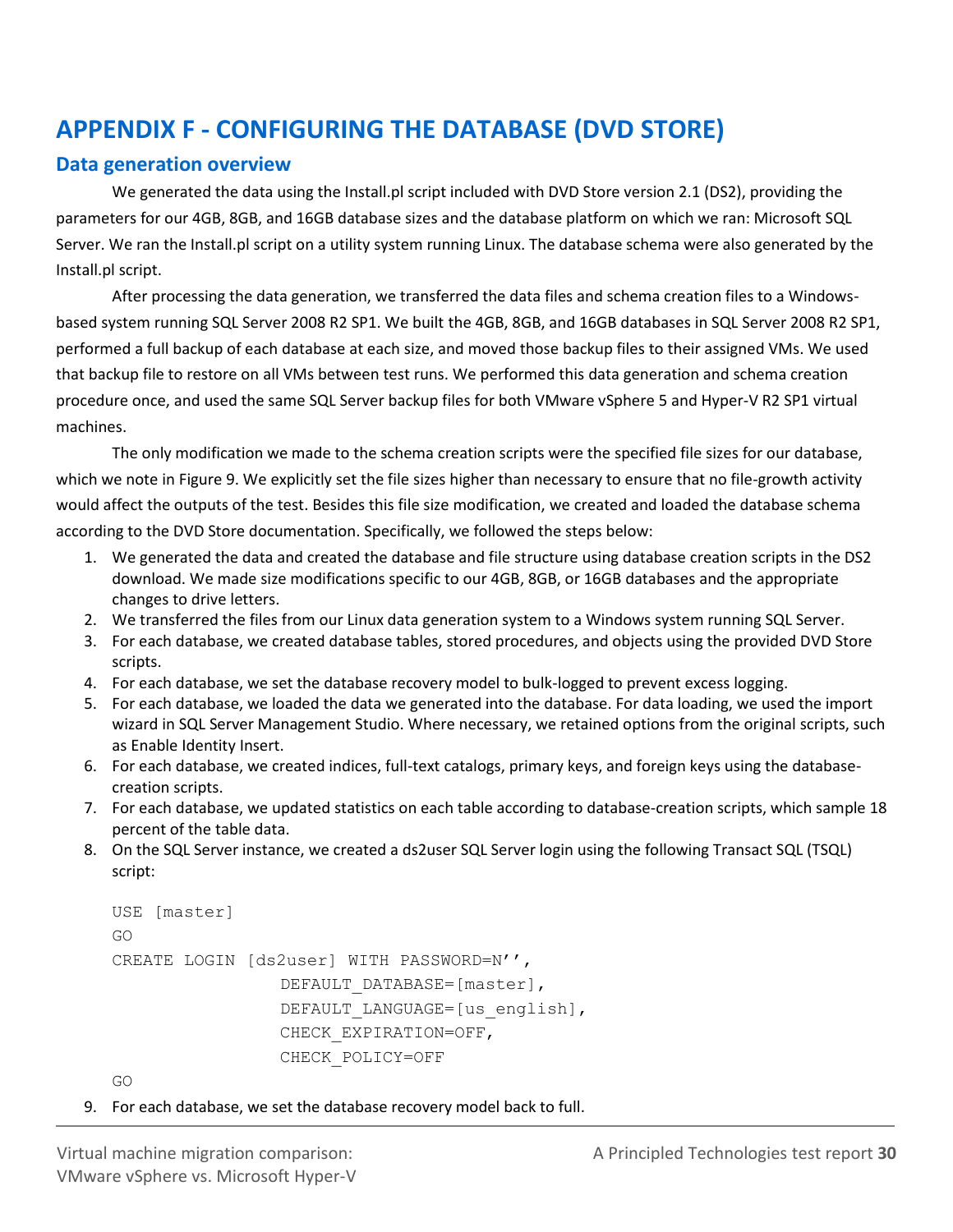- 10. For each database, we created the necessary full text index using SQL Server Management Studio.
- 11. For each database, we created a database user and mapped this user to the SQL Server login.
- 12. For each database, we then performed a full backup of the database. This backup allowed us to restore the databases to a pristine state relatively quickly between tests.

| <b>Logical name</b> | <b>Filegroup</b> | Initial size (MB)<br>Database sizes 4GB/8GB/16GB |
|---------------------|------------------|--------------------------------------------------|
| Database files      |                  |                                                  |
| primary             | PRIMARY          | 3/3/3                                            |
| cust1               | DS CUST FG       | 2,048/5,120/7,168                                |
| cust2               | DS CUST FG       | 2,048/5,120/7,168                                |
| ind1                | DS IND FG        | 1,024/2,048/4,096                                |
| ind <sub>2</sub>    | DS_IND_FG        | 1,024/2,048/4,096                                |
| ds_misc             | DS MISC FG       | 1,024/2,048/2,048                                |
| orders1             | <b>DS ORDERS</b> | 1,024/2,560/5,120                                |
| orders2             | <b>DS ORDERS</b> | 1,024/2,560/5,120                                |
| Log files           |                  |                                                  |
| ds_log              | Not Applicable   | 10,240/12,288/18,432                             |

Figure 9 shows our initial file size modifications.

**Figure 9. Our initial file size modifications.**

#### **Editing the workload script – ds2xdriver.cs module**

A new feature of DVD Store Version 2.1 uses the ability to target multiple targets from one source client. We used this functionality, and in order to record the orders per minute output from each specific database target, we modified the ds2xdriver to output this information to log files on each client system. To do this, we used the StreamWriter method to create a new text file on the client system, and the WriteLine and Flush methods to write the relevant outputs to the files during the tests.

Specifically for this testing, we also modified the DVD Store ds2xdriver to output not only orders per minute, but also orders per second, output at every second. Whereas the orders per minute output is a running average over the duration of the test, the orders per second output shows actual number of orders completed in the prior second.

After making these changes, we recompiled the ds2xdriver.cs and ds2sqlserverfns.cs module in Windows by following the instructions in the DVD Store documentation. Because the DS2 instructions were for compiling from the command line, we used the following steps on a system with Visual Studio installed:

- 1. Open a command prompt.
- 2. Use the cd command to change to the directory containing our sources.
- 3. Execute the following command:

csc /out:ds2sqlserverdriver.exe ds2xdriver.cs ds2sqlserverfns.cs /d:USE\_WIN32\_TIMER /d:GEN\_PERF\_CTRS

### **Running the DVD Store tests**

We created a series of batch files, SQL scripts, and shell scripts to automate the complete test cycle. Our newly compiled version of DVD Store outputs an orders-per-minute metric and orders-per-second metric. In this report, we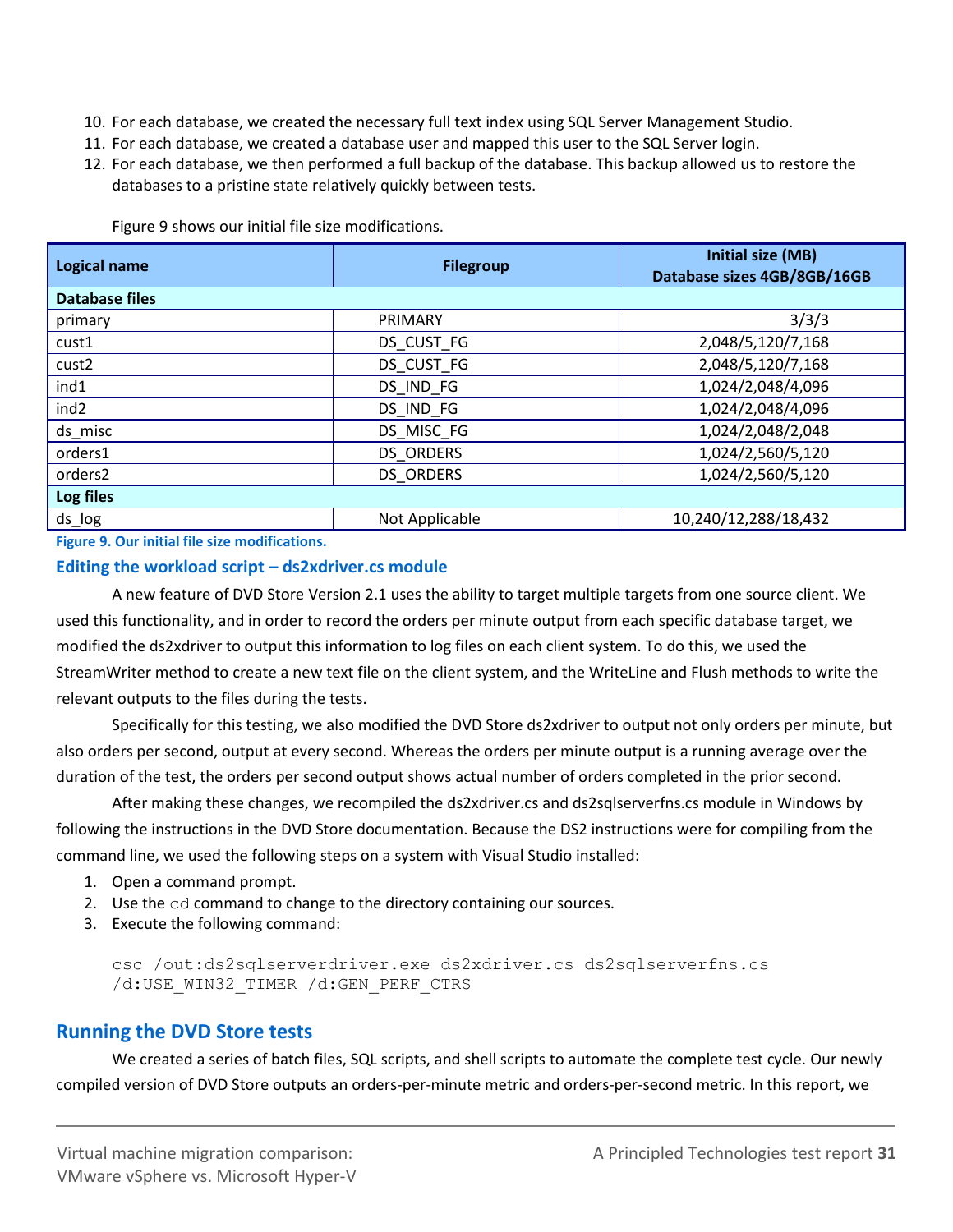focused on the orders-per-second metric, as the vMotion and live migration windows were small enough to warrant that.

Each complete test cycle consisted of the general steps listed below. For each scenario, we ran three test cycles, and chose the median time outcome.

- 1. Clean up prior outputs from the host system and all client driver VMs.
- 2. Drop all databases from all target VMs.
- 3. Restore all databases on all target VMs.
- 4. Shut down all VMs.
- 5. Reboot the host systems and all client VMs.
- 6. Wait for a ping response from the server under test (the hypervisor system), all client systems, and all VMs.
- 7. For the large mixed VM test, we let the test server idle for one hour. For the single VM test, we let the test server idle for ten minutes.
- 8. To allow the database to adequately utilize memory pages for each VM, we ran a light mix of warm-up DVD Store runs for 5 minutes, then a heavy mix of warm-up DVD Store runs with zero think time for 15 minutes. For the large VM testing we ran a heavy mix (zero think time) warm-up run for 10 minutes.
- 9. We then stopped the warm-up run.
- 10. We then began collecting esxtop and performance monitor data.
- 11. We started the DVD Store driver mix on all respective clients, targeting the relevant VMs with the mixed think time profiles. See Figures 1 and 2 for the exact size and think time mix we used on all 30 VMs for the large mixed VM test and the single VM test.

We used the following DVD Store parameters for testing the virtual machines in this study (target IP, threads, size, and think time parameters varied; see Figures 1 and 2 for details):

```
ds2sqlserverdriver.exe --target=<target_IP> --ramp_rate=10 --run_time=30 --
n threads=<threads> --db size=<size> --think time=<thinktime> --
detailed view=Y --warmup_time=1 --pct_newcustomers=5
```
- 12. For both test scenarios, we waited until 6 minutes into the final mix and set one of the test servers in maintenance mode. To do so, we used the maintenance mode feature in both the vSphere client and the SCVMM Administrator console. Both platforms then migrated all the VMs located on the host, entering maintenance mode using the vMotion or Live Migrate feature. We monitored the job logs and DVD Store tests, recording the time it took for all the VMs to evacuate the server and for the server to completely enter maintenance mode.
- 13. We then transferred the output and performance files from each host to the controller machine.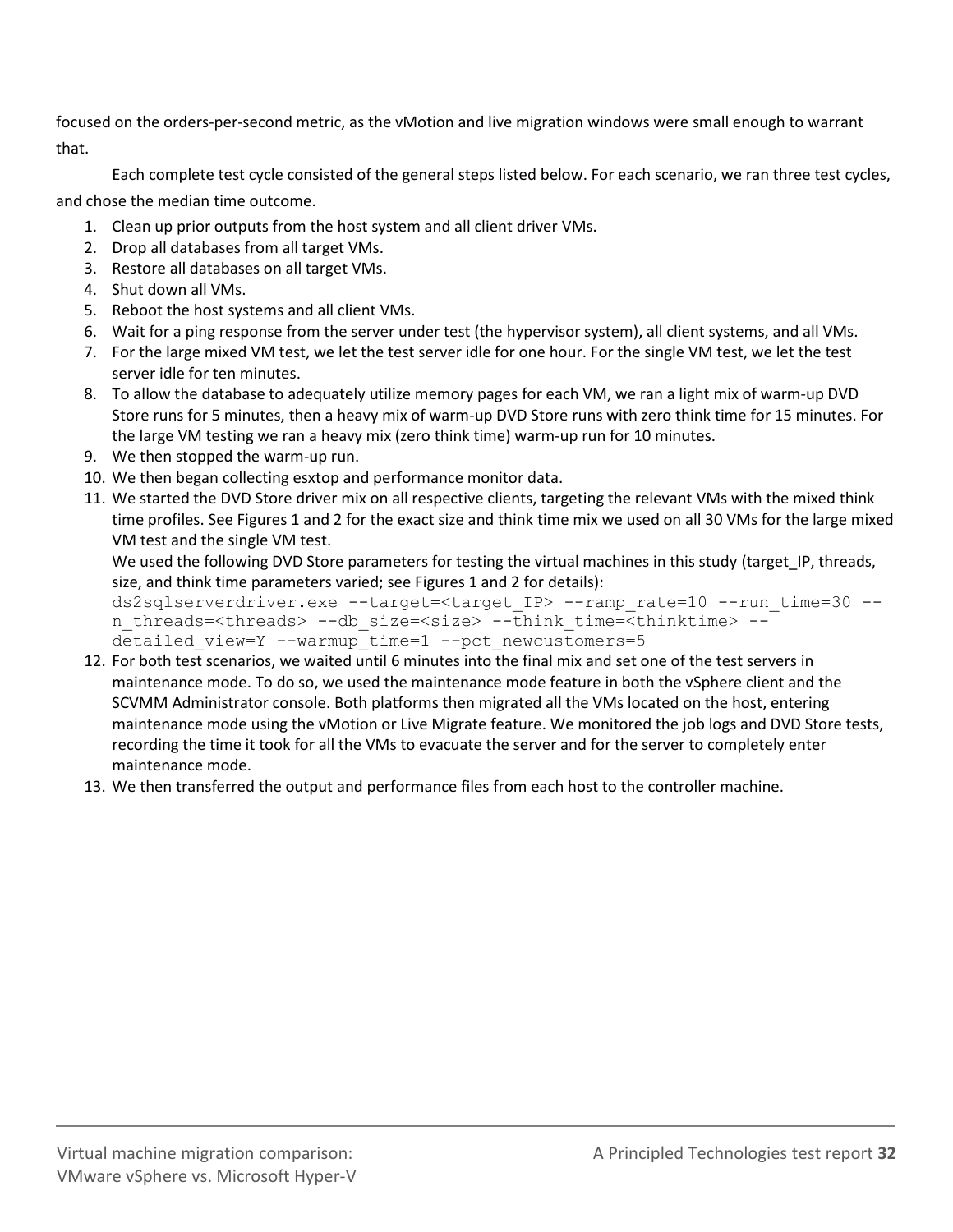## **APPENDIX G –SERVER AND STORAGE CONFIGURATION INFORMATION**

Figure 10 provides detailed configuration information for the Dell PowerEdge R710 servers, and Figure 11 provides configuration information for the Dell EqualLogic PS5000XV storage arrays.

| <b>System</b>                         | 3 x Dell PowerEdge R710 servers       |  |  |
|---------------------------------------|---------------------------------------|--|--|
| <b>Power supplies</b>                 |                                       |  |  |
| <b>Total number</b>                   | $\overline{2}$                        |  |  |
| Vendor and model number               | Dell Inc. N870P-S0                    |  |  |
| Wattage of each (W)                   | 870                                   |  |  |
| <b>Cooling fans</b>                   |                                       |  |  |
| Total number                          | 5                                     |  |  |
| Vendor and model number               | Nidec UltraFlo <sup>™</sup> RK385-A00 |  |  |
| Dimensions (h x w) of each            | 2.5x2.5                               |  |  |
| Volts                                 | 12                                    |  |  |
| Amps                                  | 1.68                                  |  |  |
| General                               |                                       |  |  |
| Number of processor packages          | $\overline{2}$                        |  |  |
| Number of cores per processor         | 6                                     |  |  |
| Number of hardware threads per core   | $\overline{2}$                        |  |  |
| <b>CPU</b>                            |                                       |  |  |
| Vendor                                | Intel <sup>®</sup>                    |  |  |
| Name                                  | Xeon®                                 |  |  |
| Model number                          | X5670                                 |  |  |
| Stepping                              | <b>B1</b>                             |  |  |
| Socket type                           | <b>FCLGA 1366</b>                     |  |  |
| Core frequency (GHz)                  | 2.93                                  |  |  |
| <b>Bus frequency</b>                  | $6.4$ GT/s                            |  |  |
| L1 cache                              | 32 KB + 32 KB (per core)              |  |  |
| L <sub>2</sub> cache                  | 6 x 256 KB (per core)                 |  |  |
| L3 cache                              | 12 MB (shared)                        |  |  |
| <b>Platform</b>                       |                                       |  |  |
| Vendor and model number               | Dell PowerEdge R710                   |  |  |
| Motherboard model number              | OYDJK3                                |  |  |
| <b>BIOS</b> name and version          | Dell Inc. 3.0.0                       |  |  |
| <b>BIOS settings</b>                  | Default                               |  |  |
| <b>Memory module(s)</b>               |                                       |  |  |
| Total RAM in system (GB)              | 96                                    |  |  |
| Vendor and model number               | M393B1K70BH1-CH9                      |  |  |
| <b>Type</b>                           | PC3-10600                             |  |  |
| Speed (MHz)                           | 1,333                                 |  |  |
| Speed running in the system (MHz)     | 1,333                                 |  |  |
| Timing/Latency (tCL-tRCD-tRP-tRASmin) | $9 - 9 - 9 - 24$                      |  |  |
| Size (GB)                             | 8                                     |  |  |
| Number of RAM module(s)               | 12                                    |  |  |
| Chip organization                     | Double-sided                          |  |  |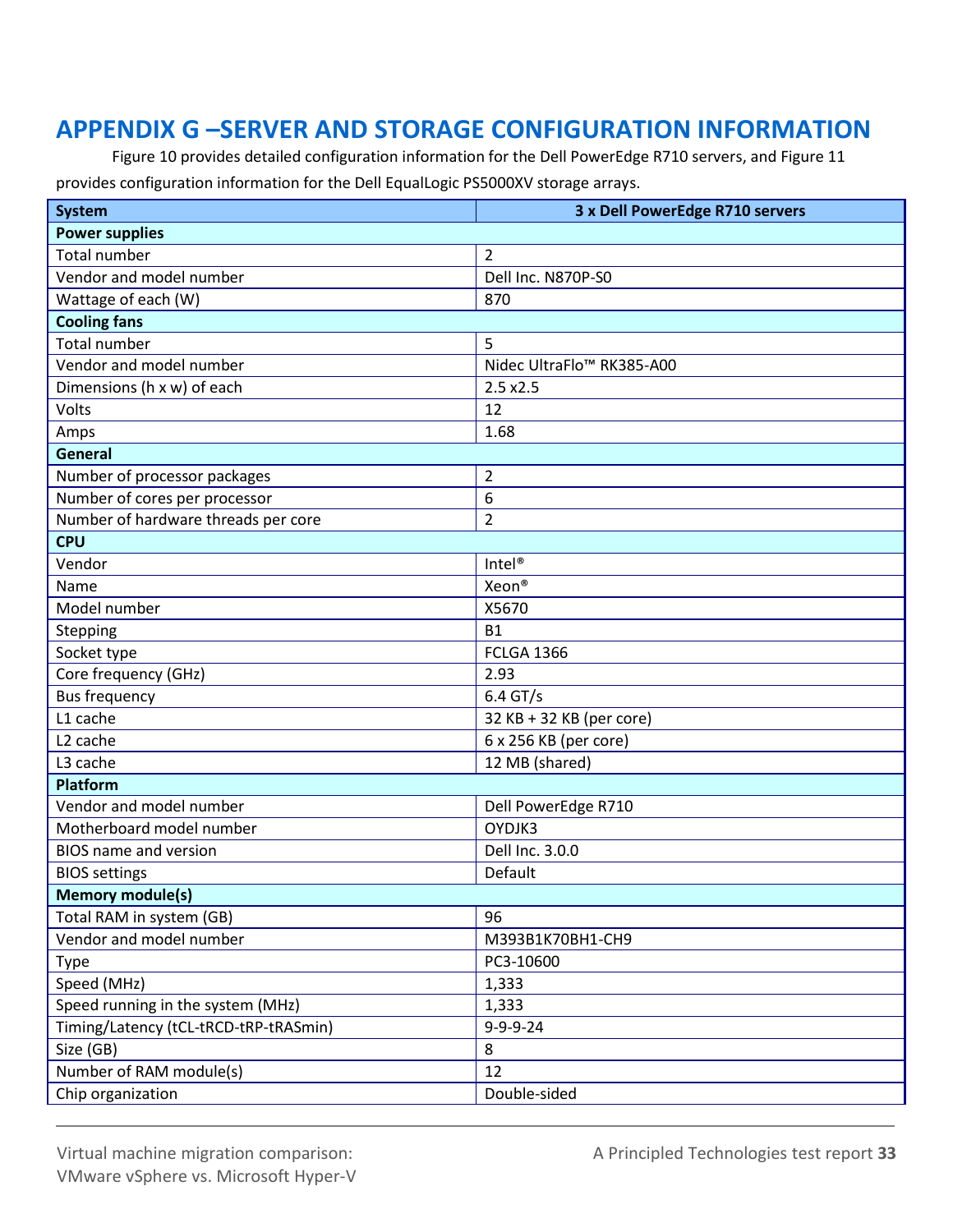| <b>System</b>                   | 3 x Dell PowerEdge R710 servers                 |  |  |
|---------------------------------|-------------------------------------------------|--|--|
| Rank                            | Dual                                            |  |  |
| <b>Microsoft OS</b>             |                                                 |  |  |
| Name                            | Windows Server 2008 R2 SP1                      |  |  |
| <b>Build number</b>             | 7601                                            |  |  |
| File system                     | <b>NTFS</b>                                     |  |  |
| Kernel                          | ACPI x64-based PC                               |  |  |
| Language                        | English                                         |  |  |
| <b>VMware OS</b>                |                                                 |  |  |
| Name                            | VMware vSphere 5.0.0                            |  |  |
| <b>Build number</b>             | 441354                                          |  |  |
| File system                     | <b>VMFS</b>                                     |  |  |
| Kernel                          | 5.0.0                                           |  |  |
| Language                        | English                                         |  |  |
| <b>Graphics</b>                 |                                                 |  |  |
| Vendor and model number         | Matrox® MGA-G200ew                              |  |  |
| <b>Graphics memory (MB)</b>     | 8                                               |  |  |
| <b>RAID controller</b>          |                                                 |  |  |
| Vendor and model number         | PERC 6/i                                        |  |  |
| Firmware version                | 6.3.0-0001                                      |  |  |
| Cache size (MB)                 | 256                                             |  |  |
| <b>Hard Drives</b>              |                                                 |  |  |
| Vendor and model number         | Dell ST9146852SS                                |  |  |
| Number of drives                | 4                                               |  |  |
| Size (GB)                       | 146                                             |  |  |
| <b>RPM</b>                      | 15,000                                          |  |  |
| <b>Type</b>                     | SAS                                             |  |  |
| <b>Onboard Ethernet adapter</b> |                                                 |  |  |
| Vendor and model number         | Broadcom NetXtreme® II BCM5709 Gigabit Ethernet |  |  |
| Type                            | Integrated                                      |  |  |
| Discrete 10Gb fibre adapter     |                                                 |  |  |
| Vendor and model number         | Intel Ethernet Server Adapter X520-SR1          |  |  |
| Type                            | Discrete                                        |  |  |
| <b>Optical drive(s)</b>         |                                                 |  |  |
| Vendor and model number         | TEAC DV28SV                                     |  |  |
| Type                            | DVD-ROM                                         |  |  |
| <b>USB ports</b>                |                                                 |  |  |
| Number                          | 6                                               |  |  |
| Type                            | 2.0                                             |  |  |

**Figure 10. Detailed configuration information for our test servers.**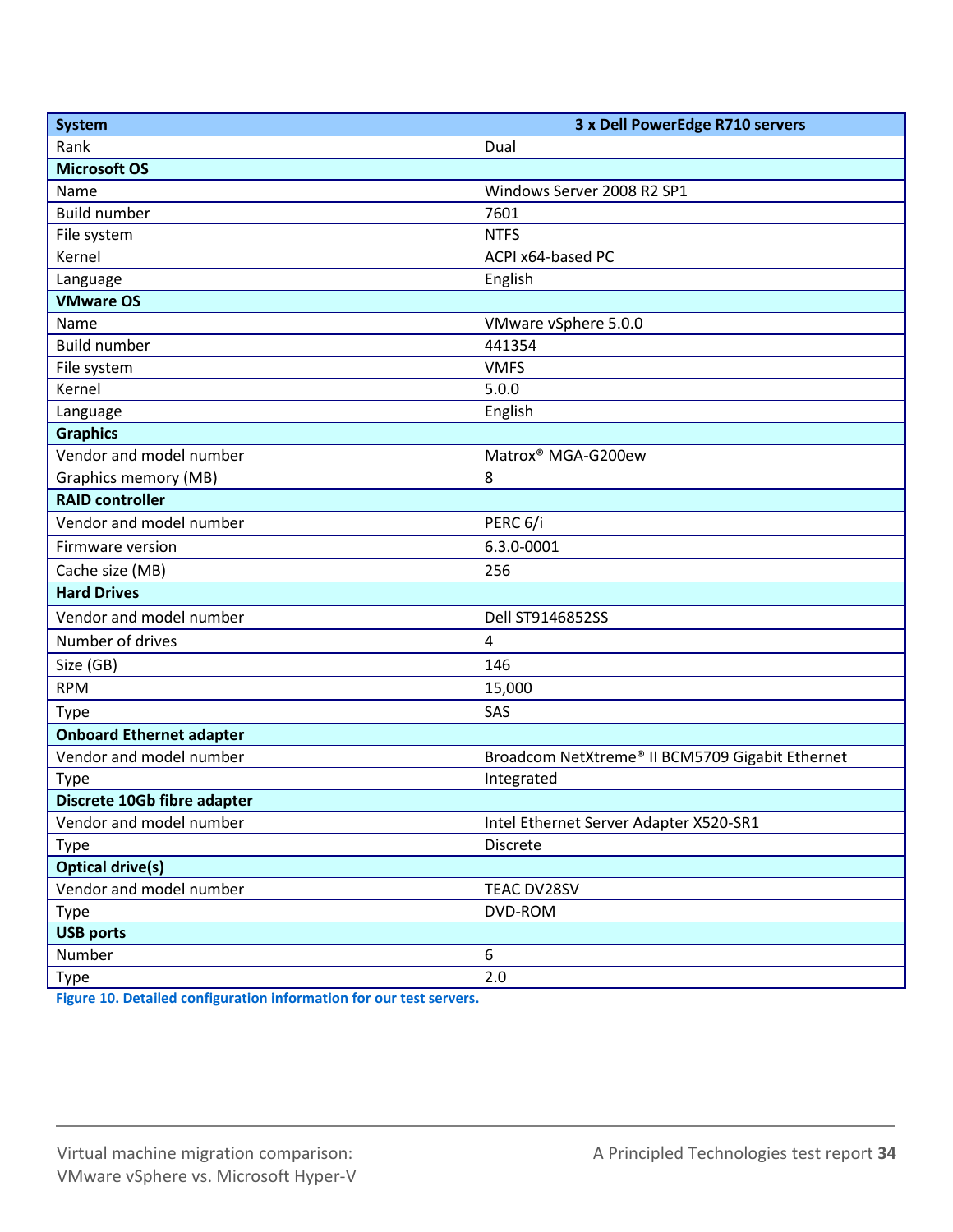| <b>Storage array</b>                        | Dell EqualLogic PS5000XV storage array                       |
|---------------------------------------------|--------------------------------------------------------------|
| Arrays                                      | 3                                                            |
| Number of active storage controllers        |                                                              |
| Number of active storage ports              | 3                                                            |
| Firmware revision                           | 5.0.7                                                        |
| Switch number/type/model                    | Dell PowerConnect 6248                                       |
| Disk vendor and model number                | Dell ST3600057SS/ST3450856SS/ST3600002SS                     |
| Disk size (GB)                              | 600/450/600                                                  |
| Disk buffer size (MB)                       | 16                                                           |
| Disk RPM                                    | 15,000                                                       |
| Disk type                                   | 6.0 Gbps SAS / 3.0 Gbps SAS/ 6.0 Gbps SAS                    |
| <b>EqualLogic Host Software for Windows</b> | Dell EqualLogic Host Integration Tools 3.5.1                 |
| EqualLogic Host Software for VMware         | Dell EqualLogic Multipathing Extension Module (MEM) 1.1 Beta |

**Figure 11. Detailed configuration information for the storage array.**